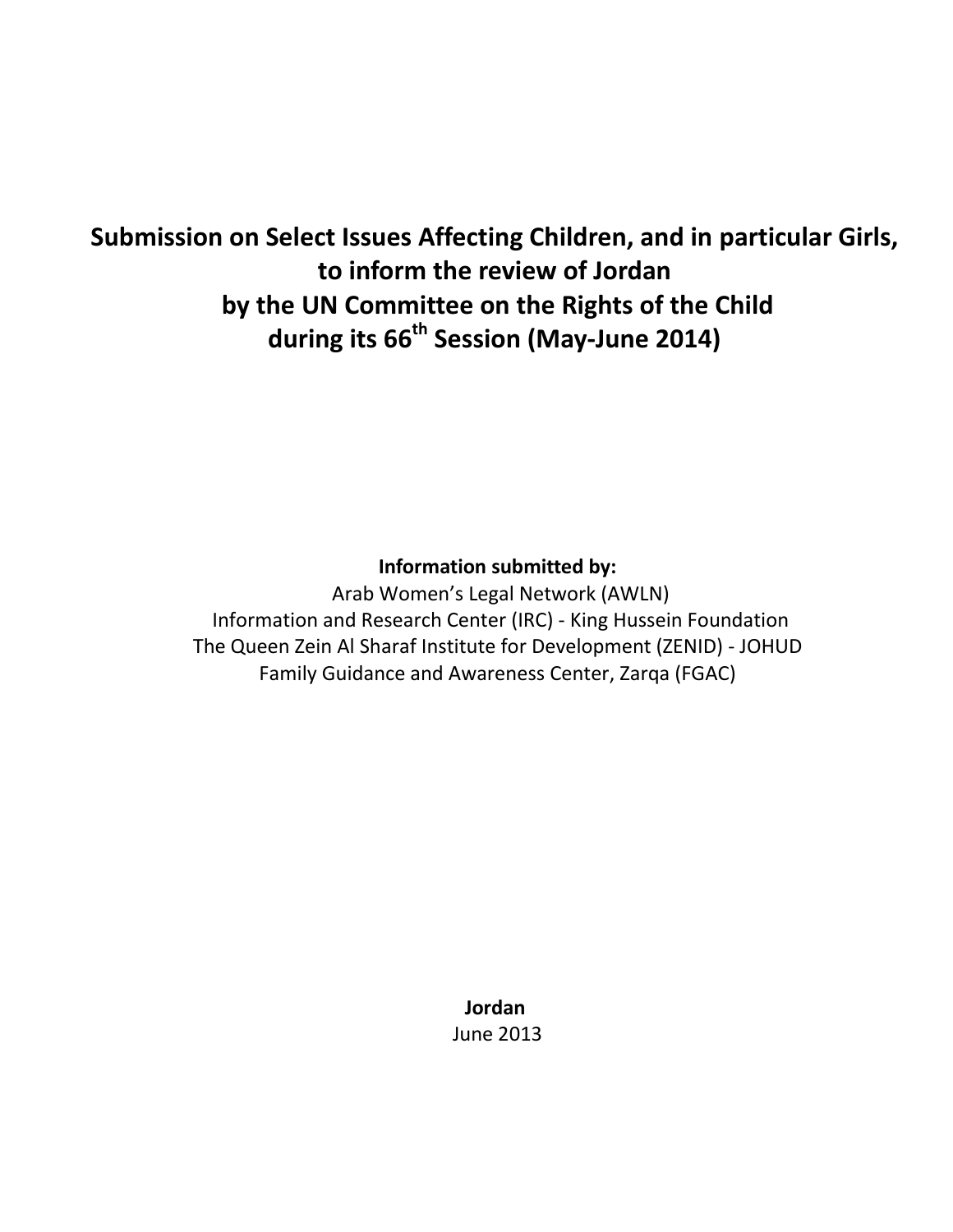## **Table of Contents**

| ı.  |                                                                                              |
|-----|----------------------------------------------------------------------------------------------|
| П.  |                                                                                              |
| Ш.  |                                                                                              |
| IV. | Select Issues of Concern for Children in Jordan                                              |
|     | 1. General Principles: Negative Gender Stereotypes of Girls Curtail their Rights             |
|     | 2. Definition of the Child and Basic Health & Welfare: Early Marriage (Articles 1, 24(3)) 10 |
|     | 3. Civil Rights and Freedoms: Child Abuse and Gender-Based Violence (Article 19) 11          |
|     | 4. Civil Rights and Freedoms: Sex discriminatory Nationality Law Impacts Children            |
|     | 5. Special Protection Measures:                                                              |
|     | 5.1                                                                                          |
|     | 5.2                                                                                          |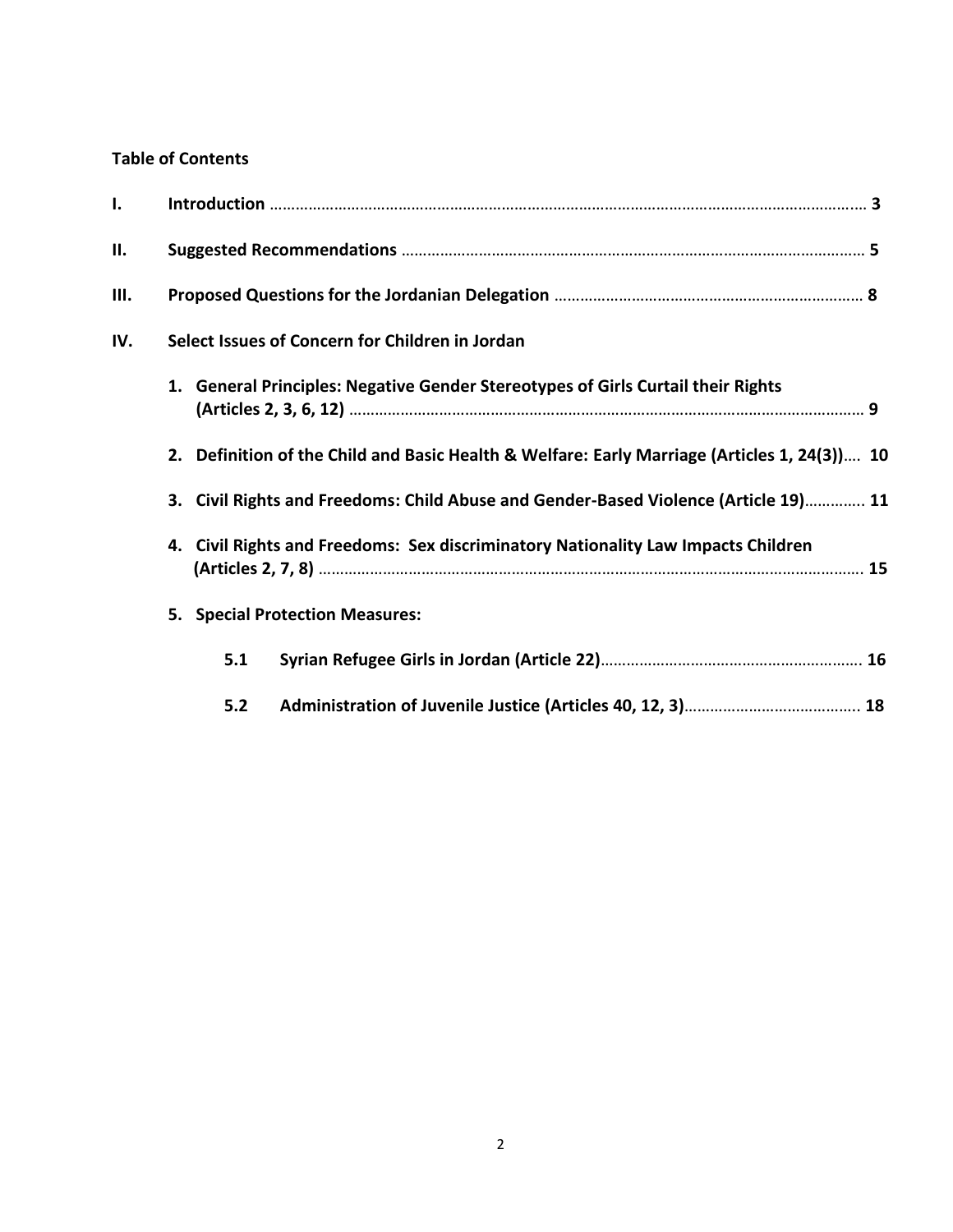#### **I. INTRODUCTION**

This supplementary submission highlights select realities for children, and in particular girls, in Jordan based on recent field research and documentation across the country. The submission strives to spotlight several deep and underlying concerns which have gone unaddressed or insufficiently addressed by the government since this Committee's last review of Jordan's compliance with the Convention on the Rights of Child (CRC) in 2006 during the Committee's 43<sup>rd</sup> Session.

This submission is based on original research and analysis by four Jordanian non-governmental organizations (NGOs) in Jordan, including two leading national development and human rights organizations, a regional network of women legal professionals, and a service provider NGO in central Jordan. The contributing organizations are the Arab Women's Legal Network (AWLN), Information and Research Center (IRC), The Queen Zein Al Sharaf Institute for Development (ZENID), and the Family Guidance and Awareness Center, Zarqa (FGAC).

The American Bar Association – Rule of Law Initiative in Jordan, under the support of USAID, provided technical support in assembling and editing this submission.

#### **Background on Submitting Organizations**

#### **Arab Women's Legal Network (AWLN)**

The Arab Women's Legal Network (AWLN) is a non-governmental and non-profit regional organization headquartered in Jordan. AWLN comprises of 619 women legal professionals in 18 countries, with 246 legal professionals representing Jordan. AWLN aims to promote the leadership roles of women in the legal, judicial, civil rights, and legislative professions for the purposes of achieving social justice and equality and enhancing Arab societies' perceptions of women's achievements in the legal field. AWLN strives to raise legal awareness and strengthen the rule of law in Arab countries. As part of AWLN's efforts to contribute to the development of laws in Jordan, particularly those affecting vulnerable groups, AWLN members have provided input into a law reform on juvenile justice in Jordan.

AWLN contributed the section on the administration of juvenile justice on select realities of the application of the current Juvenile Law in Jordan and its impact on children. The information submitted by AWLN represents the views of their expert members and in no way seeks to represent the views of the Jordanian judiciary.

Arab Women's Legal Network (AWLN) P.O. Box 841226 Amman 11181 Jordan Email: [info@qanouniyat.org](mailto:info@qanouniyat.org) Website: www.qanouniyat.org

#### **Information and Research Center (IRC) - King Hussein Foundation**

The Information and Research Center (IRC) was initially launched in 1996 as part of the National Task Force for Children. The IRC aims to serve as a catalyst for socio-economic transformation through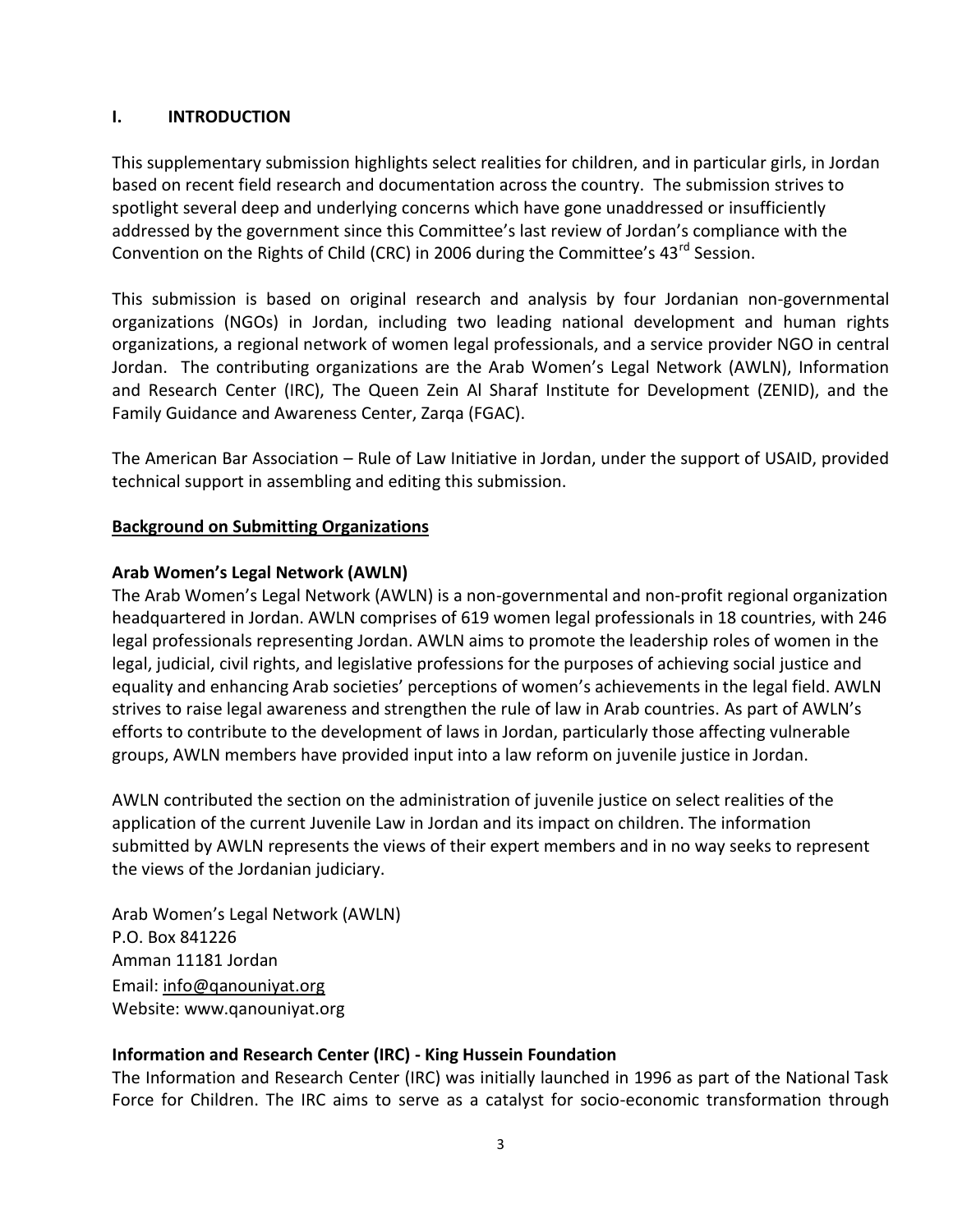research, information and dissemination of knowledge. It promotes the welfare of children, youth, women, and families by providing objective, multidisciplinary research and analysis to practitioners and policymakers in Jordan and the Middle East, enabling effective socio-economic planning and decision making. As an active member of the Childwatch International Research Network, the IRC is leading an initiative to create a regional network of child research centers.

The IRC contributed its key findings from three recent studies: *To be a Girl in Jordan* (2011), *Reversing the Gender Bias against Jordanian Women Married to Foreigners* (2011), and *The Economic Underpinnings of Honor Crimes in Jordan* (2010).

Information and Research Center (IRC) - King Hussein Foundation P.O Box 941954 Amman 11194 Jordan Website: http://www.irckhf.org.jo/default.aspx

#### **The Queen Zein Al Sharaf Institute for Development (ZENID)**

The Queen Zein Al Sharaf Institute for Development (ZENID) was established in 1994 as the research and training arm of the Jordanian Hashemite Fund for Human Development (JOHUD), Jordan's largest NGO dedicated to promoting sustainable human development and to improving the quality of life of individuals and communities, particularly the poor and vulnerable, with community outreach centers across the country. As a leading national institute dedicated to promoting learning for social development, ZENID seeks to provide a learning environment where people can exchange and expand their knowledge, skills and expertise in the area of human and social development.

ZENID contributed key findings from the 2013 inter-agency study focused on early marriages among Syrian refugee girls in Jordan.

The Queen Zein Al Sharaf Institute for Development (ZENID) - Jordanian Hashemite Fund for Human Development P.O Box 230511 Amman, Jordan Website:<http://www.zenid.org.jo/index.html>

#### **Family Guidance and Awareness Center, Zarqa (FGAC)**

Established in 1996 as an offspring of the Housewives Society, the Family Guidance and Awareness Center has designed and implemented preventative awareness and therapeutic programs to address domestic violence, child abuse, and reproductive health, and improve the status of women in Zarqa governorate. FGAC provides individual counseling services, including on marriage and divorce, legal and psychosocial counseling, vocational needs, and runs a counseling hotline. It produced publications on domestic violence and child labor. FGAC believes that healthy women make for better families and communities.

Family Guidance and Awareness Center, Zarqa (FGAC) P.O.Box 12322 Zarqa, Jordan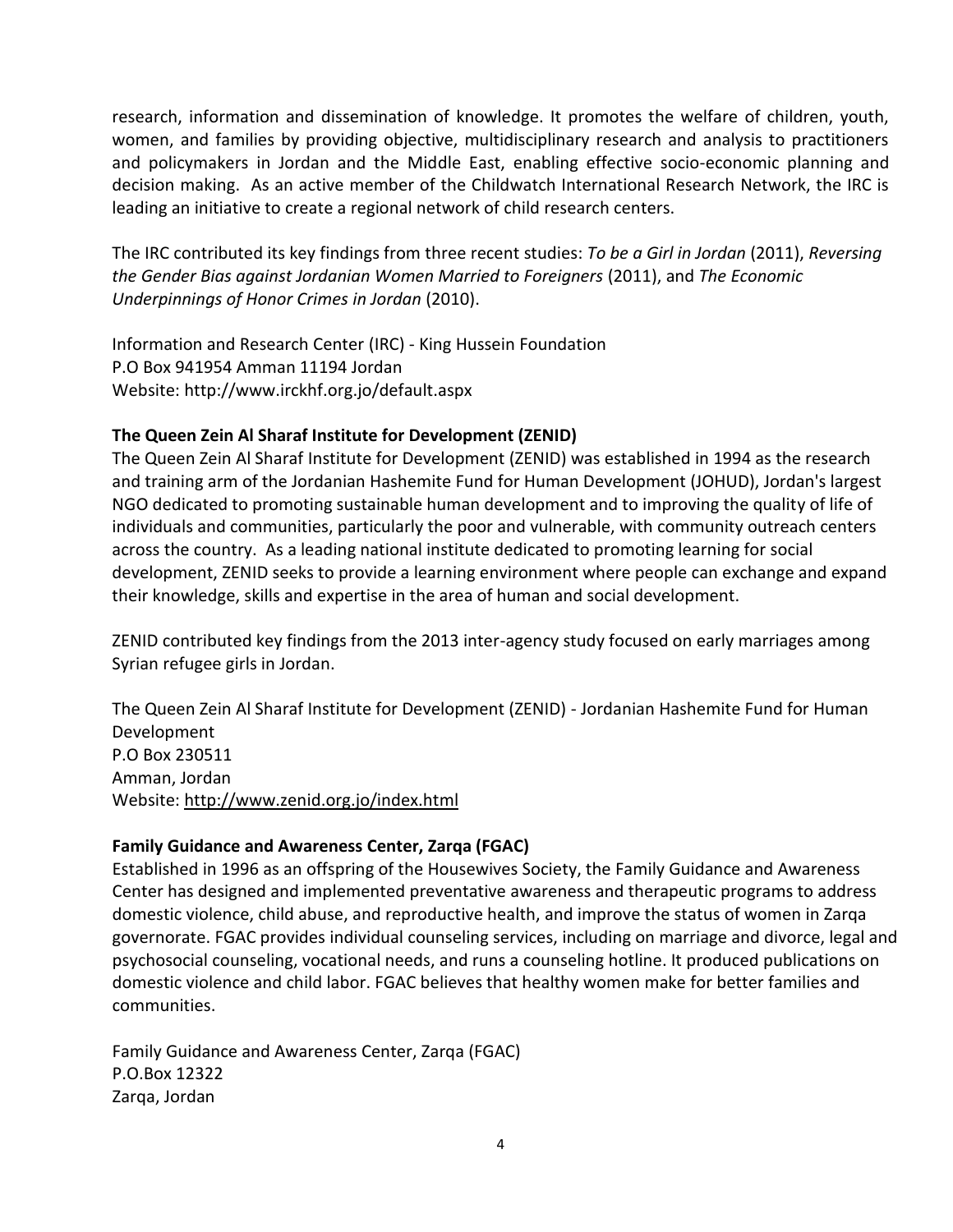#### **II. SUGGESTED RECOMMENDATIONS**

#### **1. General Principles: Negative Gender Stereotypes of Girls Curtail their Rights (Articles 2, 3, 6, 12)**

- 1.1 Amend or request a Constitutional Court interpretation to clarify that Article 6 of the Jordanian Constitution enshrines non-discrimination and equality on the basis of sex and gender.
- 1.2 Ensure the implementation of the CRC, in particular obligations to end discrimination against girls, and enable its enforceability in national courts.
- 1.3 Enact laws that outlaw traditional practices that discriminate on the basis of gender and mandate for measures to eliminate traditions that are harmful to the health of children and violate their rights.
- 1.4 Develop a specific gender action plan as part of the National Plan of Action for Children that tackles gender disparities between boys and girls.
- 1.5 Develop and implement rights- and evidence-based comprehensive programs, policies, and development plans that promote and protect the full enjoyment of the girl child's human rights and ensure equal opportunities.
- 1.6 Introduce and strengthen measures and programs to empower the girl child about her rights guaranteed under national laws and international human rights instruments and encourage girls' participation in social, economic, and political life.
- 1.7 Develop and adopt curricula, teaching materials and textbooks for educational programs to challenge gender stereotypical roles, instill respect for human rights and gender equality, promote positive self-image and equal opportunities for girls, and educate about harmful traditional practices.
- 1.8 Disaggregate data on children by sex and age, urban and rural areas, and by those groups of children who are in need of special protection.
- 1.9 Support non-governmental organizations, in particular youth organizations, in their efforts to promote the equality and participation of girls in society.

#### **2. Definition of the Child and Basic Health & Welfare: Early Marriage (Articles 1, 24(3))**

2.1 Set up awareness programs for families to promote and protect the rights of the girl child within the family, and ways to foster respectful relationships with girls and allow them to fulfill their development potential.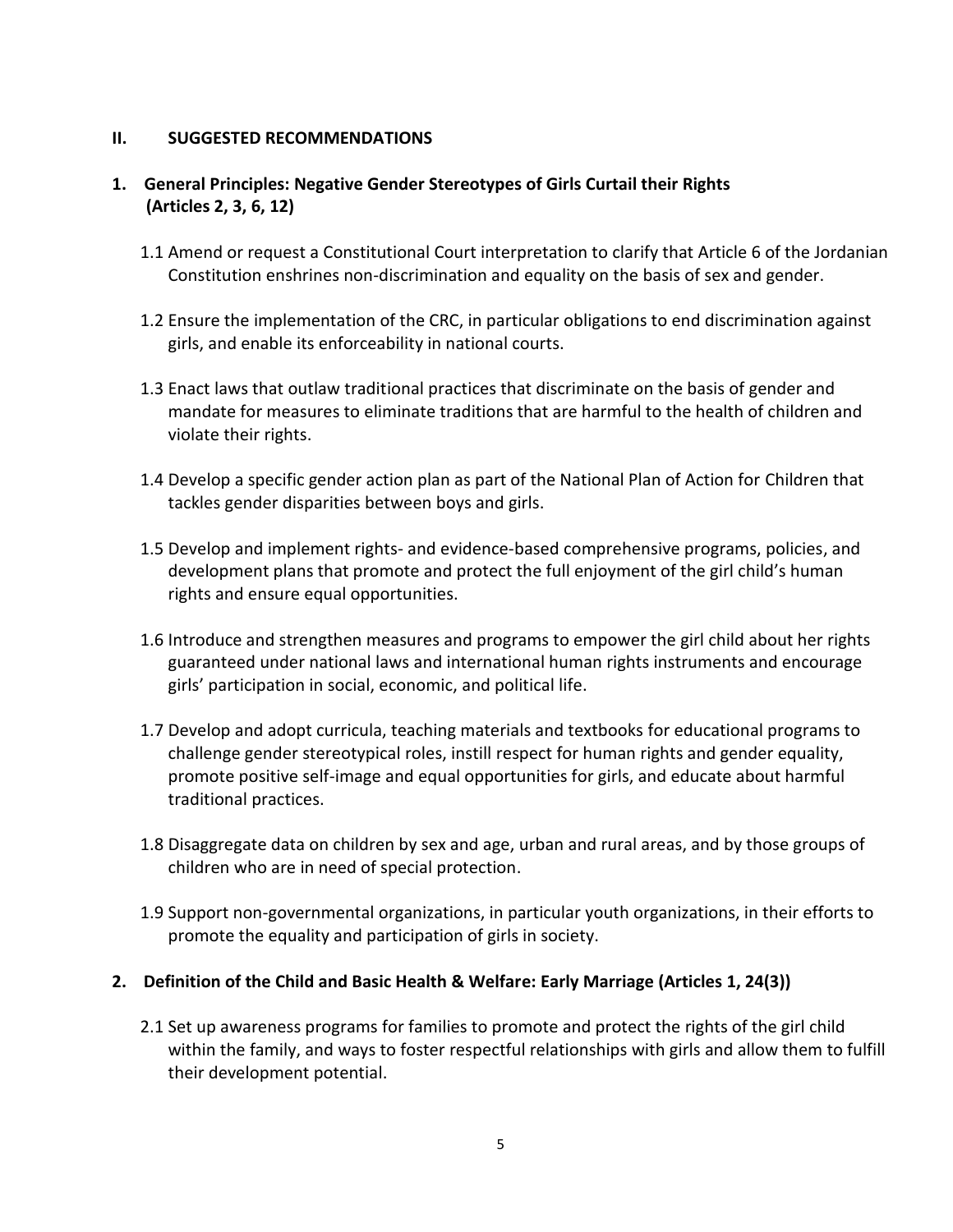- 2.2 Provide training and programs on the adverse health effects of early marriage, access to health information, and the right to freely choose a spouse and determine the spacing and number of children.
- 2.3 Establish family health centers where youth, regardless of sex and marital status, may access reproductive health information and services, integrating family planning, sexual health and health care services.

#### **3. Civil Rights and Freedoms: Child Abuse and Gender-Based Violence (Article 19)**

- 3.1 Amend Penal Code article 308 which allows the perpetrator of rape or molestation, including of girls, to avoid punishment if he marries his victim.
- 3.2 Enact with urgency the comprehensive Child Rights Act of 2004 which aims to align Jordan with the CRC and provides for best of interest of the child standards and protections.
- 3.3 Ensure effective implementation of the 2008 Law on Protection against Domestic Violence (also known as the Family Protection Act) and enact and enforce legislation against all forms of gender violence.
- 3.4 Eliminate discriminatory provisions in the Penal Code, including Articles 340 and 98, which provide for reduced penalties for so-called "honor" crimes, and ban application of general mitigating excuses and factors under Articles 97, 99-100 to such crimes.
- 3.5 Repeal Article 62 of the Penal Code which exempts parents from legal responsibility if they use forms of discipline as sanctioned by general custom, even if physically and psychological damaging.
- 3.6 Allow children to directly file complaints without the support of parents or guardians and to enable teachers and social workers to file complaints for suspected abuse of children.
- 3.7 Enact legislative, administrative, and educational measures to protect girls, in the home and public sphere, from all forms of physical or mental violence, injury or abuse, neglect, maltreatment or exploitation, including psychological and sexual abuse.
- 3.8 Develop a comprehensive national system for detecting, reporting, referral and intervention for child victims of abuse and violence.
- 3.9 Develop safe and confidential medical, social and psychological support services for children subjected to violence and abuse.
- 3.10 Conduct a national survey to determine the scope and prevalence of gender-based violence in Jordan, including ill-treatment of children and child abuse in the home, and the impact of legal measures to address such violence.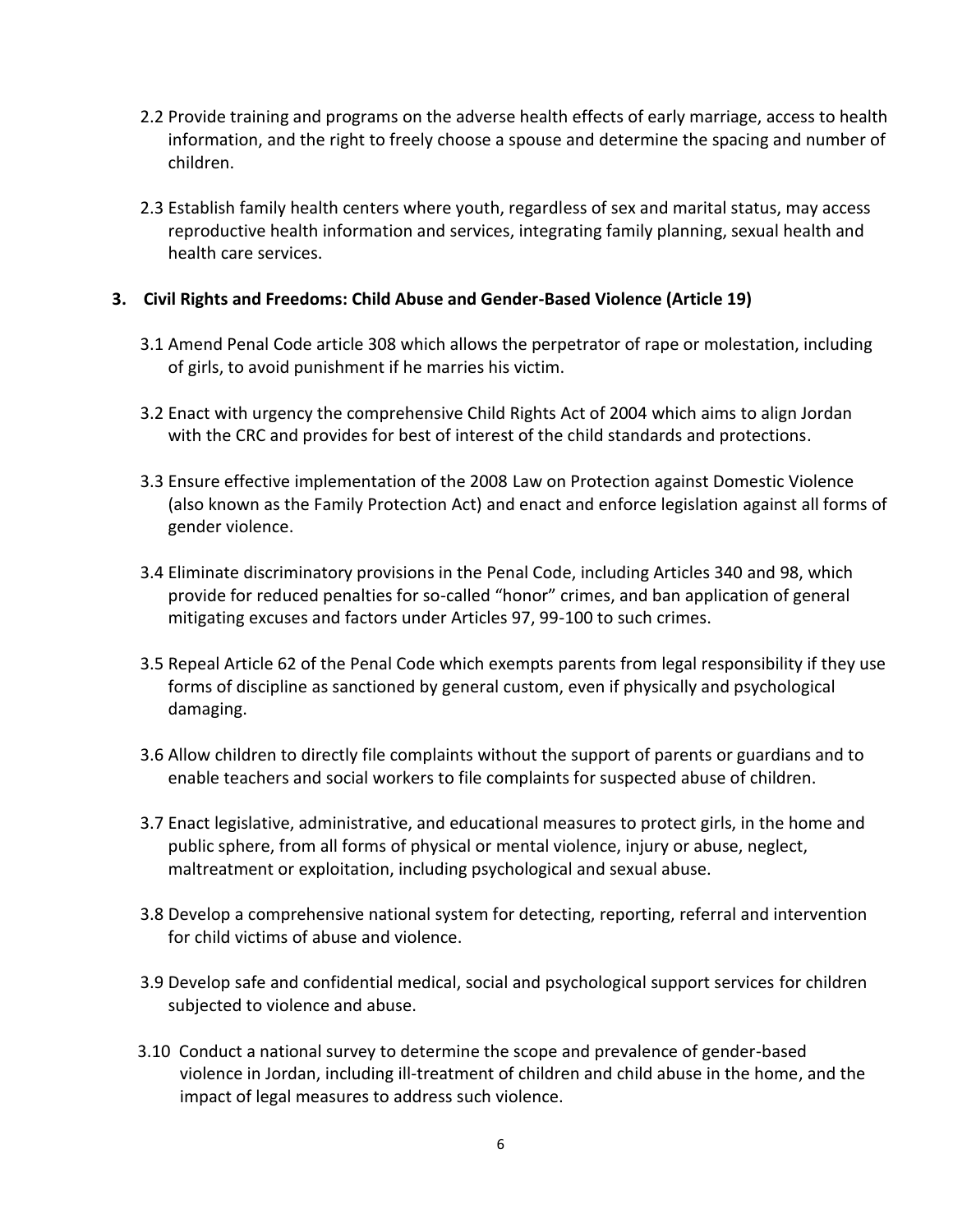### **4. Civil Rights and Freedoms: Sex discriminatory Nationality Law Impacts Children (Articles 2, 7, 8)**

- 4.1 Ensure children born to Jordanian women have the right to the nationality of their mothers without discrimination and regardless of the nationality of their fathers.
- 4.2 Issue national identification numbers to all children born to Jordanian women married to non-Jordanians and recognize their status as Jordanian nationals.
- 4.3 Grant residency permits to all families of Jordanian women married to non-Jordanians.
- 4.4 Ensure equal access to free healthcare and subsidized education for families of Jordanian women married to non-Jordanians.

#### **5. Special Protection Measures:**

#### **Syrian Refugee Girls in Jordan (Article 22)**

5.1 Draw on international bodies to upgrade joint national efforts to ensure meaningful gender considerations in humanitarian action and aid, including by increasing knowledge about and access to specialized and confidential services to Syrian refugees who are survivors of genderbased violence.

#### **Administration of Juvenile Justice (Articles 40, 12, 3)**

5.2 Urgently expedite the enactment of the draft Juvenile Law pending in Parliament, which would better align Jordan with its international human rights obligations toward children and youth.

5.3 Develop and incorporate curriculum on the Juvenile Justice Law and the Law on Protection against Domestic Violence as part of legal education at universities and the Judicial Institute of Jordan.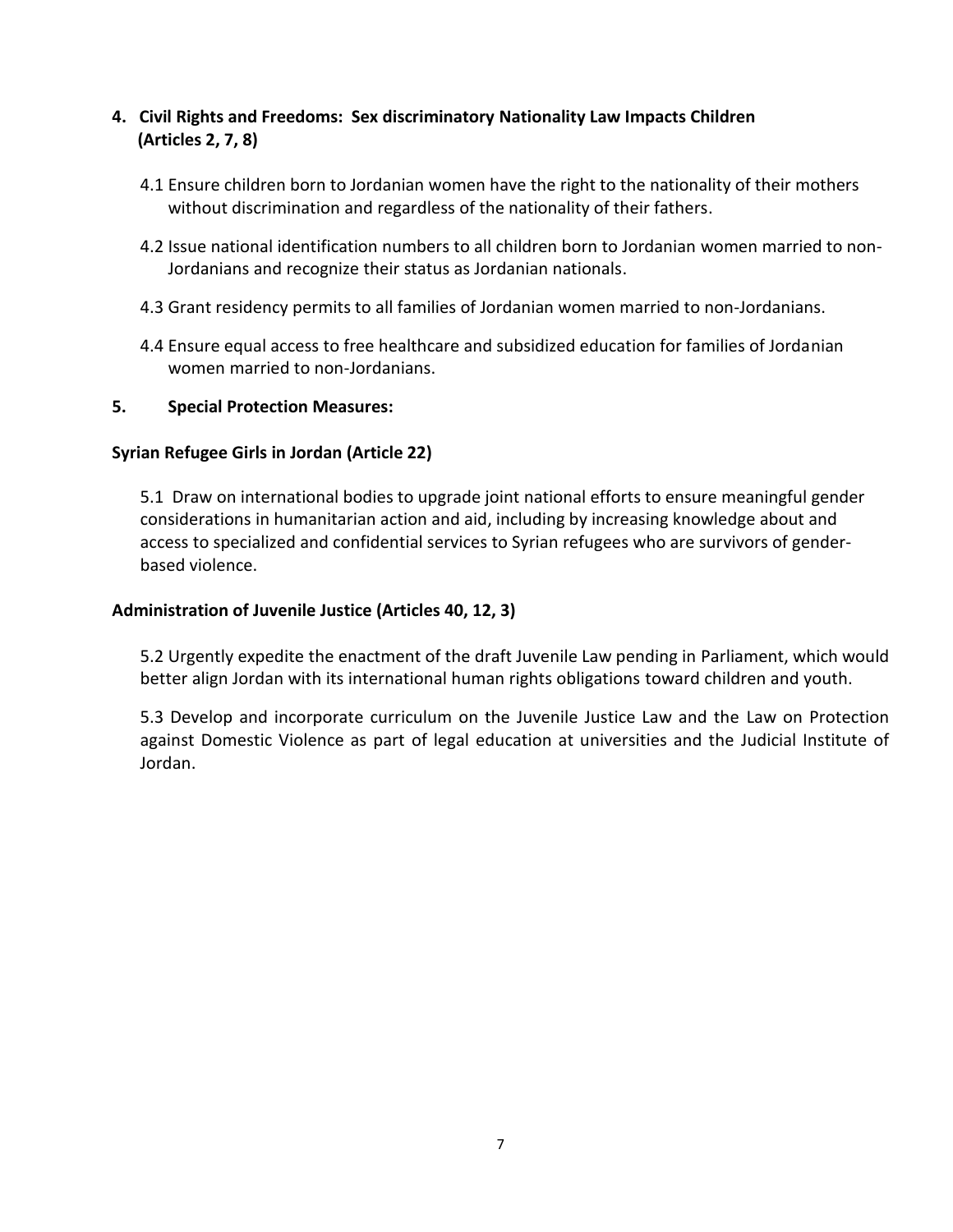#### **III. SUGGESTED QUESTIONS FOR THE JORDANIAN DELEGATION**

Upon review of the information provided in this submission, the Committee might consider posing the following questions to the Government of Jordan:

#### **1. General Principles: Negative Gender Stereotypes of Girls Curtail their Rights (Articles 2, 3, 6, 12)**

- 1.1 What specific measures, including legislation, programs, and budget allocation, have been taken to address deep-rooted negative gender stereotypes and harmful traditional practices and attitudes that lead to gender disparities in private and public life?
- 1.2 What concrete steps have been introduced to empower the girl child about her rights guaranteed under national laws and international human rights instruments and encourage girls' participation in social, economic and political life?

#### **2. Definition of the Child and Basic Health & Welfare: Early Marriage (Articles 1, 24(3))**

- 2.1 What measures have been put in place to raise awareness on the adverse health effects of early marriage, access to health information, and the right to freely choose a spouse and determine the number and spacing of children?
- 2.2 What steps are being taken to ensure youth, regardless of sex and marital status, may access reproductive health information and services, family planning, sexual health and health care services?

#### **3. Civil Rights and Freedoms: Child Abuse and Gender-Based Violence (Article 19)**

- 3.1 What steps have been taken to review and repeal laws that reinforce acceptance of violence against girls and women, such as Penal Code Articles 308, 340 and 98, and to enact comprehensive protections against all forms of violence?
- 3.2 What measures are available to allow children to directly file complaints of violence without the support of parents or guardians and to enable teachers and social workers to file complaints for suspected abuse of children?

#### **4. Civil Rights and Freedoms: Sex discriminatory Nationality Law Impacts Children (Articles 2, 7, 8)**

4.1 What measures have been taken to ensure children born to Jordanian women are not disadvantaged in access to education and healthcare and can acquire the nationality of their mothers without discrimination?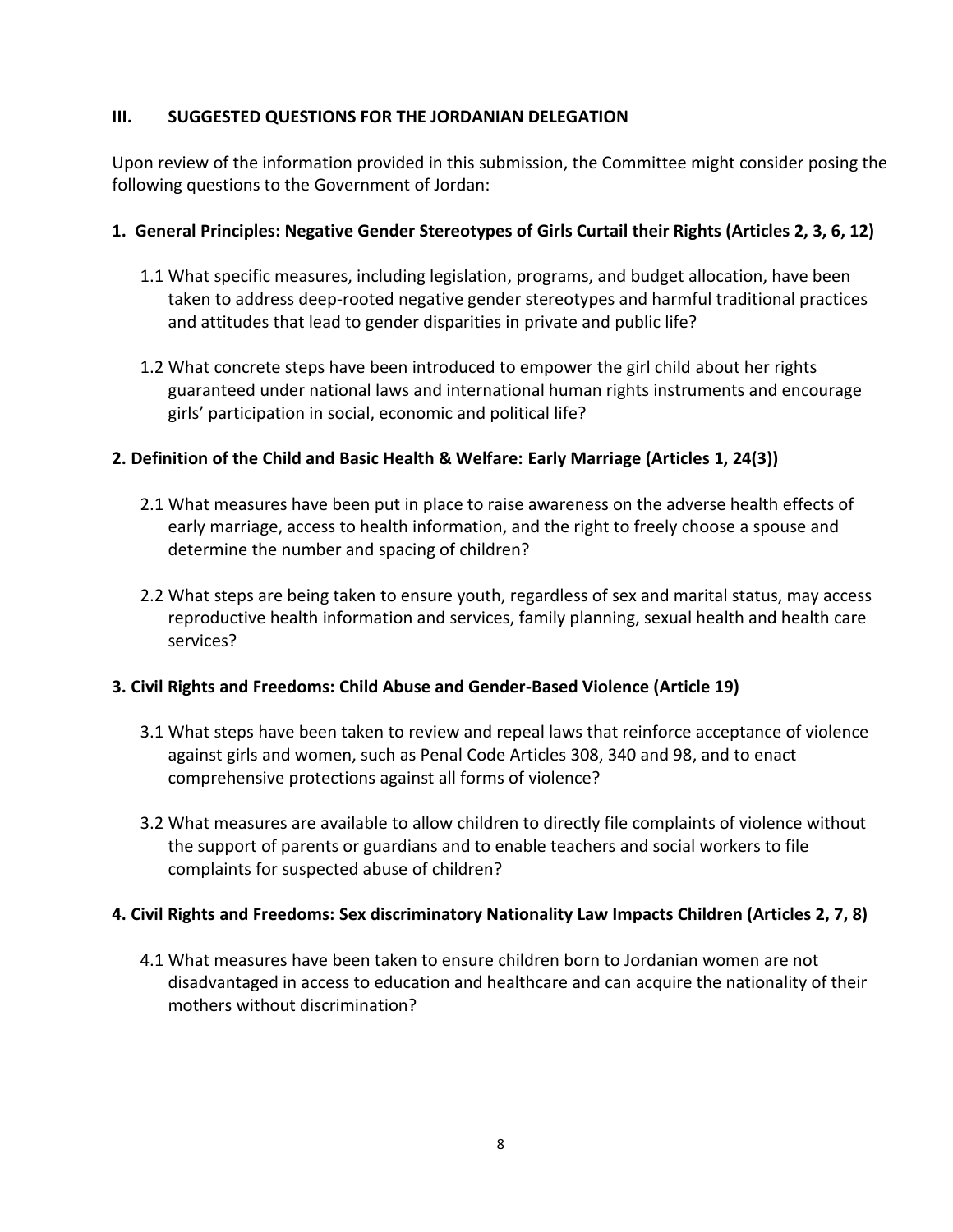#### **IV. SELECT ISSUES OF CONCERN FOR CHILDREN IN JORDAN**

#### **1. General Principles: Negative Gender Stereotypes of Girls Curtail their Rights (Articles 2, 3, 6, 12)**

Despite impressive gains in education for girls and women in Jordan, negative and harmful gender stereotypes of girls prevail with regard to every part of a girl child's life, from the simple fact of her existence to her designated role in the household. Such negative gender stereotypes of girls impact girls' status, right to non-discrimination, access to equal opportunities, and right to development.

The majority of legal and social experts and key local community leaders interviewed and the 2,000 household surveyed by IRC across the country in 2011 agree that the girl child experiences discrimination in Jordan.  $^1$  Clear inequalities exist between boys and girls; girls are viewed as a burden, they do not have self-confidence, they are viewed as fragile and unable to take responsibility for themselves, they lack power to make decisions, they are seen as insignificant, and their ambition should be to marry, become a skilled housewife, and a good mother.

Of 2,000 households surveyed by IRC in Jordan's most populated centers representing the countries' three regions, 60.5% of mothers and fathers agreed with the statement that "girls are a burden forever."<sup>2</sup> This socially constructed label for girls as a burden translates into life-long disadvantage and unequal conditions, opportunities, and responsibilities compared to boys, and later men.

Girls' daily existence and aspirations are restricted by discriminatory attitudes and gender stereotypes. About 38% of survey respondents stated that "the girl is fragile and cannot be responsible for herself,"<sup>3</sup> and 30% agreed with the gender stereotypical roles of "the girl is a teacher while the boy is a doctor."<sup>4</sup> When asked how they pictured their sons and daughters, the majority of respondents displayed clear gender stereotyping. They pictured their sons as successful individuals with strong personalities, respected professions, a decent social status, and a good level of education. In contrast, they viewed their daughters as well educated housewives married to a man who can protect and take care of them.<sup>5</sup>

Because the girl is still believed to have a primary role as a homemaker and is therefore confined and trained for that role from a very young age, she is seen as a "project" to succeed or fail; either the project succeeds in bringing in greater social status to the family though attracting a good marriage, or it fails. Within the family, unlike boys, girls are often restricted from playing outside or having leisure time because they are exploited for household labor.<sup>6</sup>

Gender-prescribed roles and discriminatory attitudes accompany girls as they grow older, perpetuating clear division of labor by gender and strongly effecting girl's choices in pursuing educational tracks and careers. Girls and women are overwhelmingly responsible for household chores and unpaid domestic work. Almost all respondents agreed that it was a mother or a female's job to clean the house (88%), wash the dishes (90%), and cook and prepare food (92%). $^7$ Consequently, despite educational attainment, 62.4% of women surveyed reported that they were unemployed and not seeking work, often because they were taking care of children (37%) or because their husbands and families forbade them from working (about 8%).<sup>8</sup>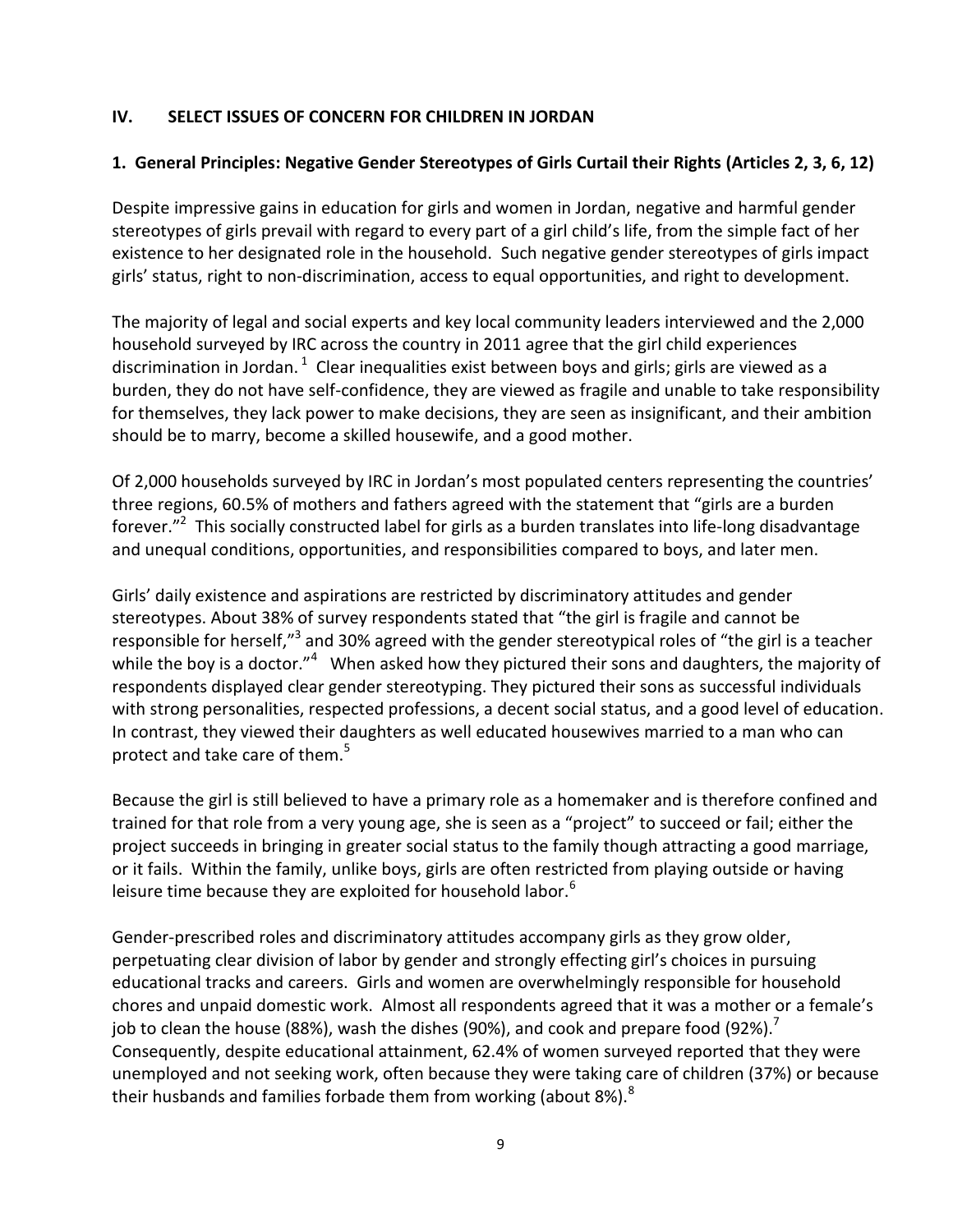Overall, women's participating in the labor market in Jordan is seen as disproportionately low, especially given the high and rising levels of educational attainment by women. By the end of 2011, only 15% of women above 15 years participated in the (formal) labor market, compared with 65% of men, and with 30% rate of women's workforce in other Arab countries. Unemployment rates are likewise higher for women (18%) compared with men (11%) in Jordan and have not fluctuated significantly over the years. $9$ 

#### *Girls' voices dismissed, their movement and thus opportunities restricted*

Most stakeholders interviewed, including legal and social experts and community leaders, stated that the biggest problem facing girls is their lack of freedom based on sex-discriminatory biases, which affects their access to educational and professional opportunities and leadership roles. In line with prevailing views about the need to control and restrict girls' behavior, most respondents (67%) agreed that girls should not be given the same freedom as their male siblings to leave the house,<sup>10</sup> and that girls should be accompanied by male siblings if they leave the house. $^{11}$  Nearly 90% of respondents also believed that girls should be obedient to their brothers, further reinforcing the superiority of boys' voices, opinions, and actions.<sup>12</sup> Additionally, while parents seemed to equally support their boys and girls in pursuing higher education, less than half of parents surveyed (47%) would allow their girl to move from their area of residence if she was accepted into an excellent school away from home, compared to the overwhelming majority of parents (73%) who would allow it for their sons.<sup>13</sup> Such restrictions on movement are premised on parents' concerns that their girls' behavior in public might be seen as inappropriate and thus bring shame to the family.

Yet, despite the high regard for their reputations, girls continue to be overlooked and excluded from decision-making processes and their opinions often dismissed. In seven nation-wide art workshops with girls ages 14-17 conducted as part of the IRC study, many girls related that they viewed their roles in society as limited, and the vast majority said their opinions counted only when it came to the kitchen, cooking, and food. Girls from the southern rural governorate of Karak, summed it up as: "we eat, drink, sleep."<sup>14</sup>

This Committee instructed Jordan during its last review in 2006 to "take a more active role in supporting the efforts to prevent and eliminate discrimination against the girl child and to provide guidance to communities in this regards" (CRC, Concluding Observations to Jordan, para. 32). As the findings outlined in this section illustrate, more concerted, creative and coordinated efforts are still required to ensure Jordan's girls enjoy the same rights and opportunities as boys.

#### **2. Definition of the Child and Basic Health & Welfare: Early Marriage (Articles 1, 24(3))**

While the rate of early marriage in Jordan is generally lower than in other Arab countries<sup>15</sup> and the legal age of marriage is now 18 for men and women, early marriage continues to take place, often validated under exceptions in the law for the minimum age of marriage and the continued legality of polyandry. Jordan has not effectively addressed this Committee's recommendation in 2006 (CRC, Concluding Observations to Jordan, para. 28) to specifically address "poverty related parental pressure placed on girls to marry at an early age."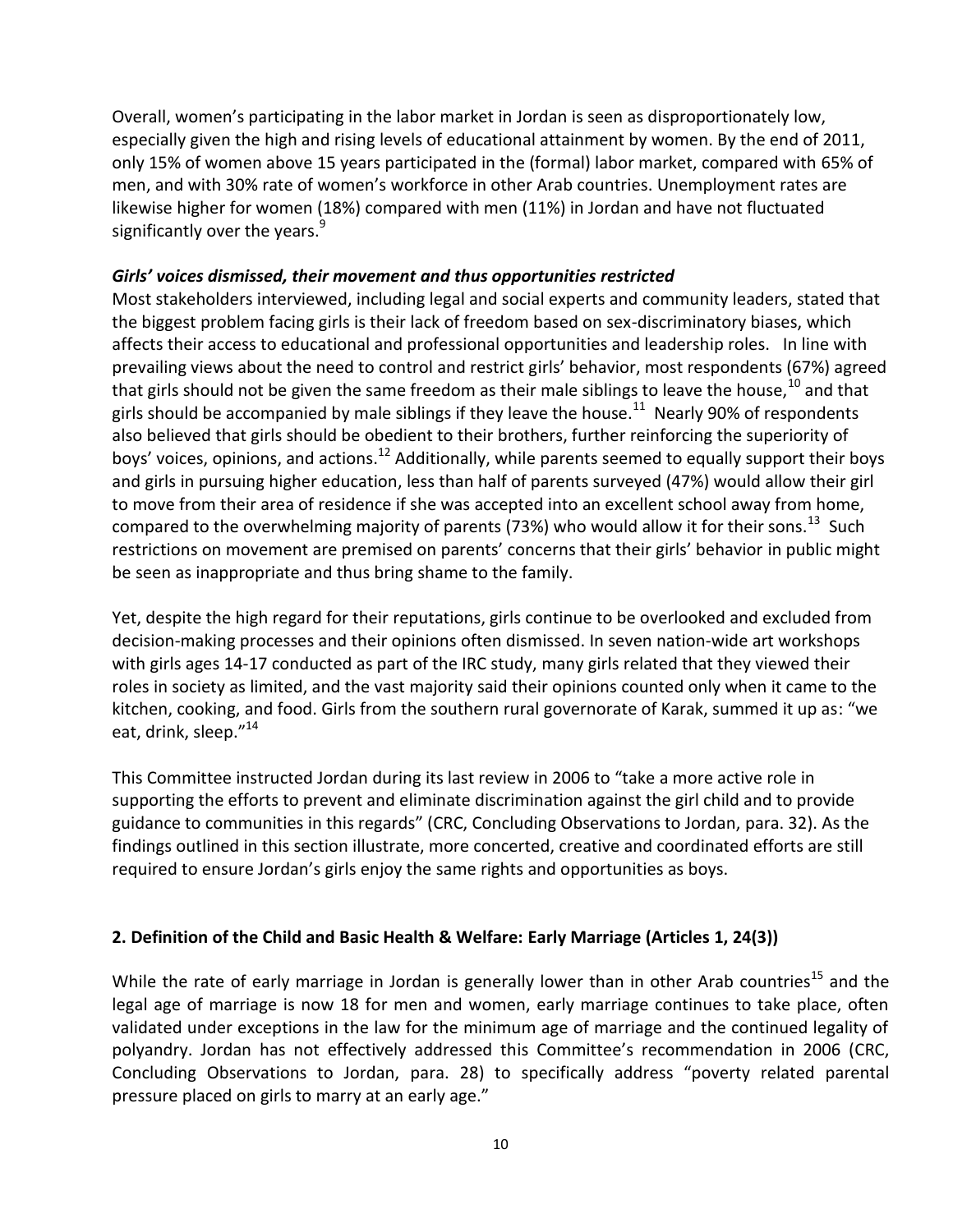As reported in local media, according to Jordan's Chief Islamic Justice Department's annual report, marriages involving brides below the age of 18 constituted 12.6% of marriages in 2011.<sup>16</sup> According to the last published Demographic and Health Survey (DHS) for Jordan in 2009, among Jordanian women ages 25-49, about 2% were married by age 15, 16% were married by age 18, and one in three was married by age 20. The 2009 DHS confirmed a trend toward later marriage citing the proportion of women who were married by age 15 to have declined from 5% among women age 45-49 to less than 1% among women age  $15-19$ .<sup>17</sup>

A Personal Status Law amendment in 2001 raised the legal age of marriage from 15 to 18 for women and from 16 to 18 for men. However, the laudable amendment is undermined by exceptions that empower the Chief Justice and a special committee to permit marriages for girls as young as 15 if such unions are deemed to be in their "interest".<sup>18</sup> According to the Chief Justice, child marriages should only be allowed in cases that might involve out-of-wedlock pregnancy or dire poverty. With the downturn in the economic conditions of families, there has reportedly been a resurgence of early marriages. Moreover, permitting justifying early marriage due to dire poverty can lead to families coercing girls to marry against their will and result in harmful consequences, when economic conditions can be addressed with assistance from the Ministry of Social Development and monetary assistance from the National Aid Fund.<sup>19</sup>

Despite improvements, nation-wide workshops for girls conducted by the IRC in 2011 revealed a common expectation among girls that as they "get older" (age 10 onwards) they would "soon become brides."<sup>20</sup> While most families (75%) surveyed by IRC indicated that the most suitable age for marriage is 18-25, nearly 10% believed 16-18 to be a suitable age for marriage. Of those who believed that 16- 18 is a suitable age for marriage, 83% cited the "the need to reduce economic burden on the family" as the main reason for early marriages.<sup>21</sup> Such attitudes reinforce the notion that child marriage is still seen as acceptable and often an inevitable reality, especially for families who struggle financially and need to reduce the number of dependents to survive.

Despite government regulation to the contrary, girls who marry early tend to drop out of school. In addition, early marriages often end in divorce due to the child bride's lack of maturity which tends to cause numerous social and psychological problems for the girl.<sup>22</sup> For example, a counselor with the Family Guidance and Awareness Center providing psycho-social welfare support for families in Zarqa governorate worked with a young woman who by 18-years was already divorced from a marriage arranged by her family and now suffers psychological and behavior problems for which she receives support at the Center so she can pursue her schooling.

As extensively recognized by this Committee, the practice of early marriage poses numerous problems to the physical and psychological health of the girl child. The consequences of early marriage include susceptibility to sexually transmitted diseases and HIV/AIDS, difficulties in childbearing, and often a high risk of death due to the complications of early childbearing.<sup>23</sup>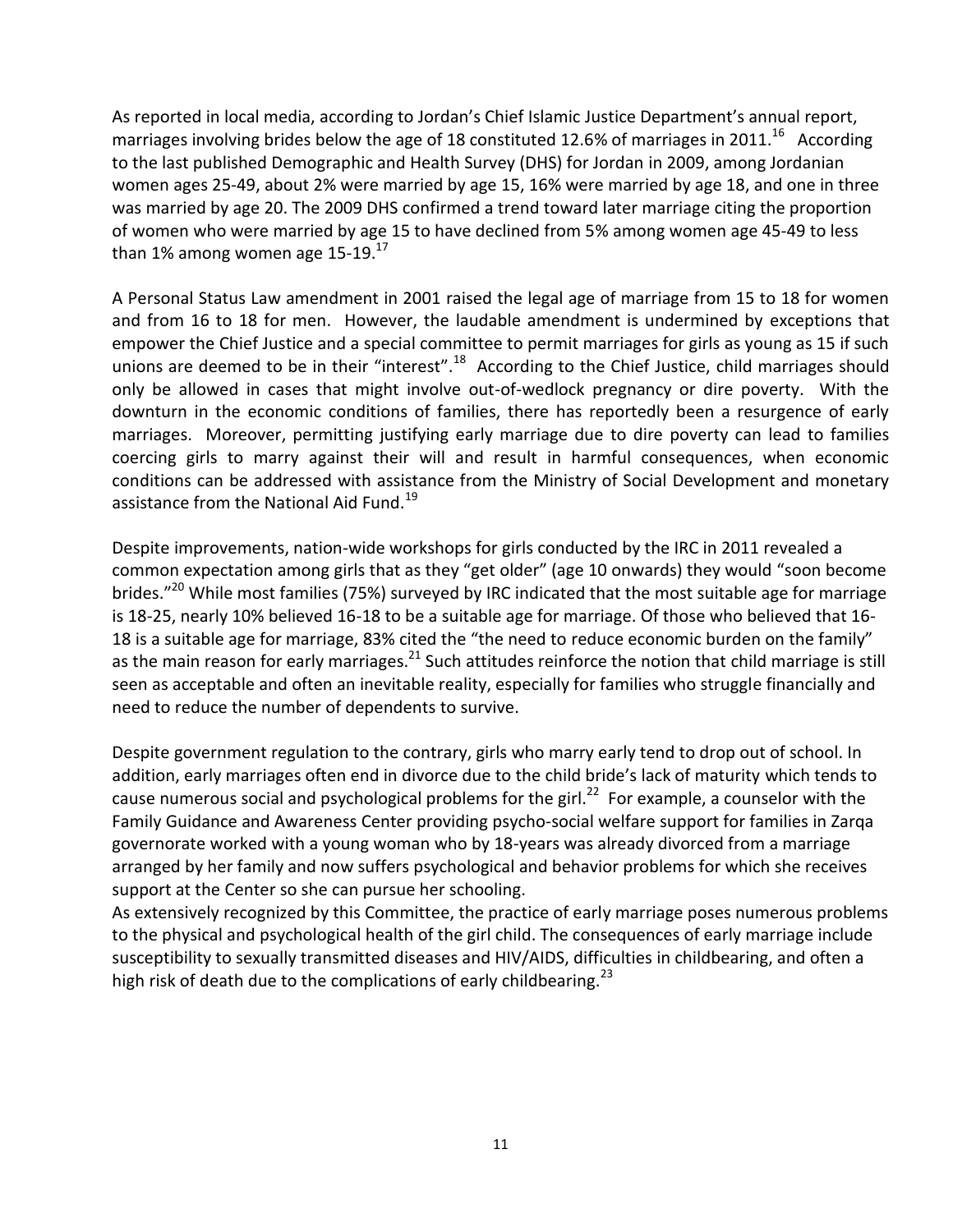#### **3. Civil Rights and Freedoms: Child Abuse and Gender-Based Violence (Article 19)**

Traditional attitudes, prejudices and practices socialize girls to be subordinate to boys, more obedient, subservient, and result in girls enjoying limited freedoms. Girls are often controlled and thereby are more vulnerable to exploitation and face varying degrees of violence especially from their own family members. The IRC study found that violence is present in girls' daily lives leading to physical and mental health harm, and depriving them of their right to participate in family and public life on the basis of equality.

According to the 2011 IRC study, girls in Jordan are experiencing varying degrees of violence and abuse, primarily from their own family members. The Head of the Department of Family Protection in Amman echoed this finding stating that "Most physical abuse cases and beating of the girl child is perpetrated by her brothers."<sup>24</sup> Girls partaking in IRC workshops in Karak and Zarqa shared that they were beat up by brothers on a daily basis while their fathers did nothing.<sup>25</sup>

Across Jordan, about 91% of adolescent girls agree that wife beatings can be justified.<sup>26</sup> The last published DHS to measure rates of domestic violence in Jordan concluded that a third of ever-married women have experienced physical violence since age 15.<sup>27</sup> For example, in Zarqa governorate, home to several poverty pockets, the Family Guidance and Awareness Center (FGAC) reports that children, and primarily girls under 19, accounted for one in five domestic violence cases it handled between  $2005 - 2010.<sup>28</sup>$ 

Based on her experience at FGAC, director Nadya Bushnaq concludes that that lifelong discrimination and negative gender stereotypes condition girls to accept and expect being subjected to family violence:

Discriminatory upbringing of girls finally affects how they grow into women. These women grow up hesitant and they tend to blame themselves for mistakes, they find excuses to explain violence against them, they are unaware of their rights and if they knew their rights then they are afraid to demand them. These women are unable to determine that violence against them is inexcusable and is in fact abuse. Studies have found that 70 per cent of the violence against women in Jordan happens within the household. $^{29}$ 

#### *So-called "honor" crimes sanctioned by law and practice*

Girls are seen as custodians of the family honor and thus their roles in society are controlled, constructed, and influenced by customs, traditions, society and religion, which are often misinterpreted to disadvantage girls. According to custom and tradition as explained by respondents, the girl is responsible for the family honor which depends on her behavior.<sup>30</sup> More than 80% of parents surveyed by IRC believe that "protecting their girl's honor means protecting the family honor."<sup>31</sup> Any damage to the girls' reputation damages that of the family; consequently, any actual or perceived transgressions by girls – unlike with boys – can lead to swift reactions, such as the killings of the girl by her relatives to "restore" the honor of the family.

This socio-cultural attitude is premised on the notion of inferiority of the female and the superiority of the male. There is clear unequal treatment within the family, as the boy child's reputation does not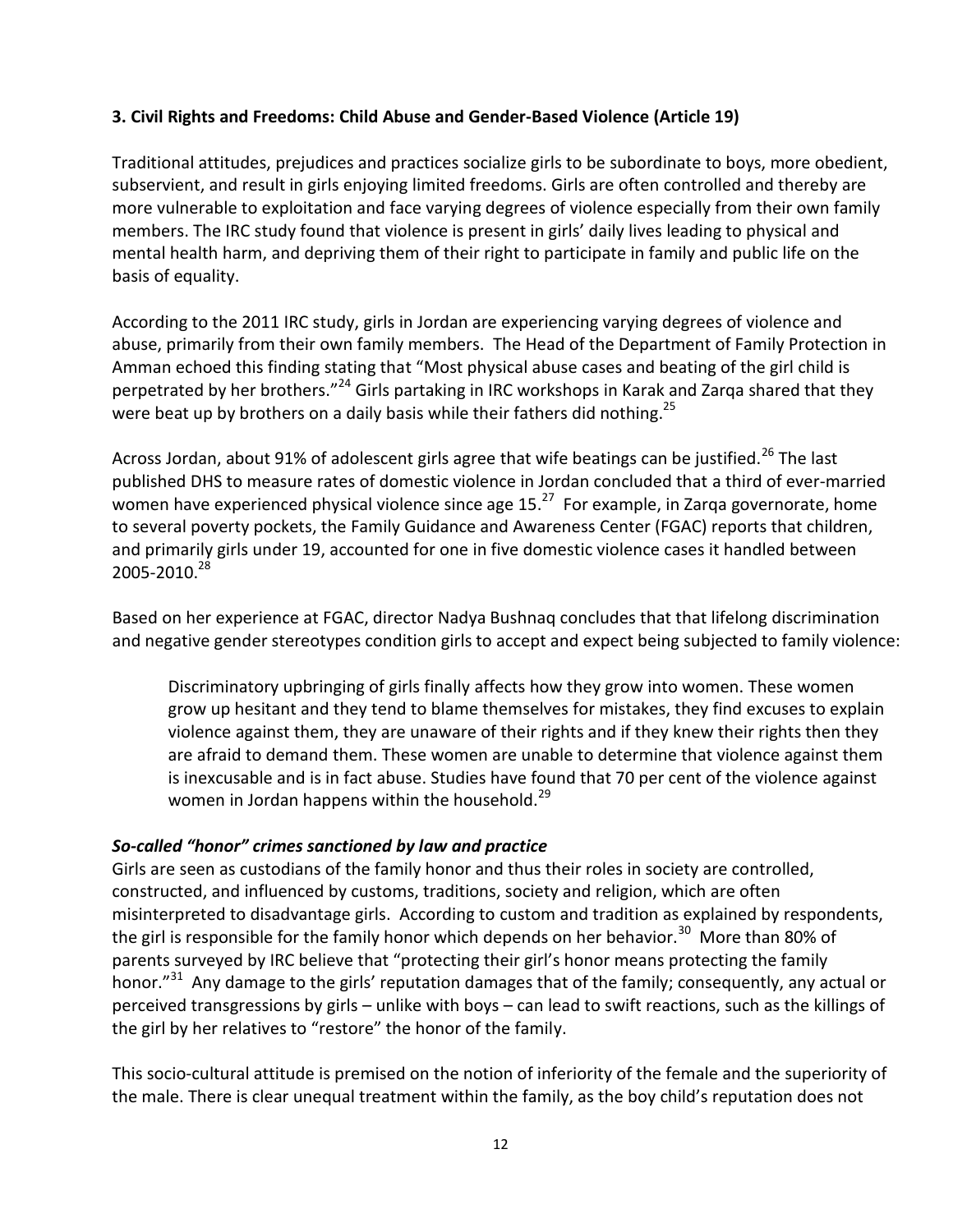carry the same weight and his actions do not trigger the same consequences that might result in his murder.

More than half (54%) of all victims of so-called honor crimes are under 24 years of age,<sup>32</sup> and 13% of victims are under 18 years of age,  $33$  according to an IRC-led study based on analysis of 102 so-called 'honor' crimes registered with government bodies between 2000–2009 and interviews with 29 convicted perpetrators.<sup>34</sup>

Brothers of victims were the most frequent perpetrators (76%); fathers constituted 13% of perpetrators.<sup>35</sup> The majority of perpetrators are youth (64% are under 30; and 42% of perpetrators are under 24)<sup>36</sup> suggesting a dire need to address harmful gender stereotypes with the young generation.

While perpetrators were generally men, both women and men interviewed displayed strong entrenched beliefs about the need to restore or protect the family's honor by resorting to killing the "offending" girl. Among the few female perpetrators, a mother related that she killed her newborn grandchild following a secret home birth because he was conceived out of wedlock. She explained that: "I was terrified. If her father and brothers learned what happened, they would have killed her and me. Honor is the most important thing in our family."<sup>37</sup>

Moreover, while tribal relations were a significant factor surrounding the crime, poverty, low education levels and higher than average unemployment rates among perpetrators proved substantially more important in determining the regional distribution of the crime.<sup>38</sup> The majority of the crimes were committed in central Jordan, home to the densest population and the highest number of poor in the country. Interestingly, the middle or central region of Jordan is also the most industrialized and, consequently, where tribal relationships are weakest. This suggests that government policies and programs that target poverty and employment opportunities can serve as key entry points to address the phenomenon of so-called "honor" crimes.

Laws continue to discriminate on the basis of sex, reinforcing impunity and acceptance of violence against girls and women. As this Committee stated in its 2006 concluding observations to Jordan (CRC, Concluding Observations to Jordan, para. 39), any Penal Code articles that allow for reduction in sentence for crimes committed for "honor" must be eliminated. Yet, Articles 340 and 98 of the Penal Code have not been revised and judges continue to rely on them to issue lenient sentences for socalled "honor" crimes, where male kin injure or kill female relatives seen to have "shamed" the family. Article 340 of the Penal Code states that a man who finds his wife or a female relative committing extra-marital relations and injures or kills her benefits from mitigating circumstances. In addition, Article 98 also grants reduction in sentence for committing crimes "in a state of rage which is the result of an unjustifiable and dangerous act committed by the victim."<sup>39</sup> Moreover, judges may rely on other Penal Code articles allowing for general mitigating excuses and factors (art. 97, 99-100) based on personal biases and gender stereotypes to reduce the sentences of perpetrators of so-called honor crimes.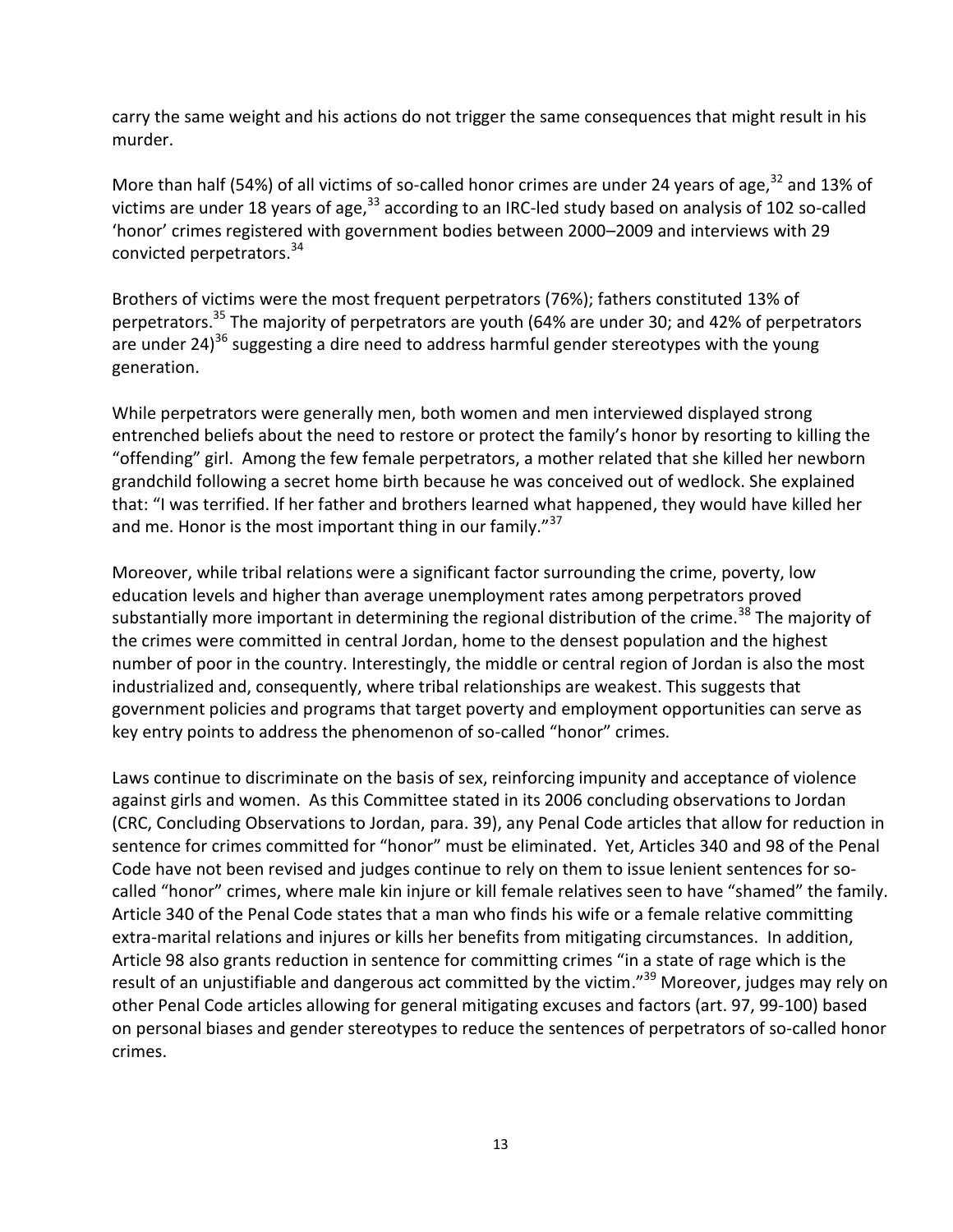Girls who escape potential injury or murder by relatives under the so-called cover of "honor" are often themselves detained for their "own protection." Any governor may, without due process or review, detain and imprison girls for "public safety" for indefinite length of time.<sup>40</sup> Once a girl is detained under "protective custody," she can only be released with the consent of the governor. As a matter of custom and practice, such consent is given when the governor deems it safe for her to leave and when a male family member agrees to be responsible for her well-being. Ironically and tragically, the very same male family member to whom the girl is released is often the potential perpetrator the girl was seeking to escape in the first place.<sup>41</sup> In 2012, at least one woman was killed by her father in Al Ruseifa after she was released to his care because he signed a pledge to the governor not to harm her. $42$ 

Within the Family Protection Department (FPD), set up to protect women and children from domestic violence, only 15 to 20 officers per year receive any training on domestic violence, and such training do not specifically cover issues of so-called honor crimes.<sup>43</sup> Moreover, police officers frequently require women to be examined by forensic doctors to determine whether they hymens are intact<sup>44</sup> as a way to justify crimes of "honor."

Related to notions of girls' "honor," the law reinforces societal pressure on victims of sexual violence to avoid social stigma and marry their aggressors, especially if the rape resulted in a pregnancy.<sup>45</sup> Article 308 of the Penal Code allows the perpetrator of rape or molestation, including of girls, to avoid punishment if he marries his victim. There are no legal criteria to determine the victim's willingness to enter into such a marriage, and the law requires the marriage to last at least 5 years to avoid felony prosecution of the perpetrator.

To address child abuse and violence, the Jordanian National Action Plan for Children (2004-2013) was drawn up to decrease cases of child abuse. However, the plan lacks clear implementation mechanisms and performance indicators to track progress and accountability. The plan also fails to address any traditional attitudes and customs that justify gender-based violence.<sup>46</sup> Other laws that address domestic violence and child abuse in Jordan have similar shortcomings. For instance, while the Law on Protection from Domestic Violence was adopted in 2008, it fails to explicitly define and criminalize domestic violence. In addition Jordan lacks a law that generally criminalizes discrimination and violence against women and girls.<sup>47</sup>

Due to societal and family pressures, the reporting of child abuse and prosecutions against perpetrators are low. In addition, under Jordanian penal code, complaints from a child can only be accepted if the parents or guardian support them, while complaints from third parties – teachers and social workers – are not accepted.<sup>48</sup>

This Committee has expressed concern about the lack of research and reliable data on the impact of legal measures to address violence against children. This Committee specifically recommended in its 2006 review of Jordan that the government undertake a national study on domestic violence, illtreatment of children, and child abuse in the home (CRC, Concluding Observations to Jordan, para. 55(a)). The need for such a government-sponsored nationwide survey to determine the actual incidence of gender based violence, especially against girls, remains of the utmost importance and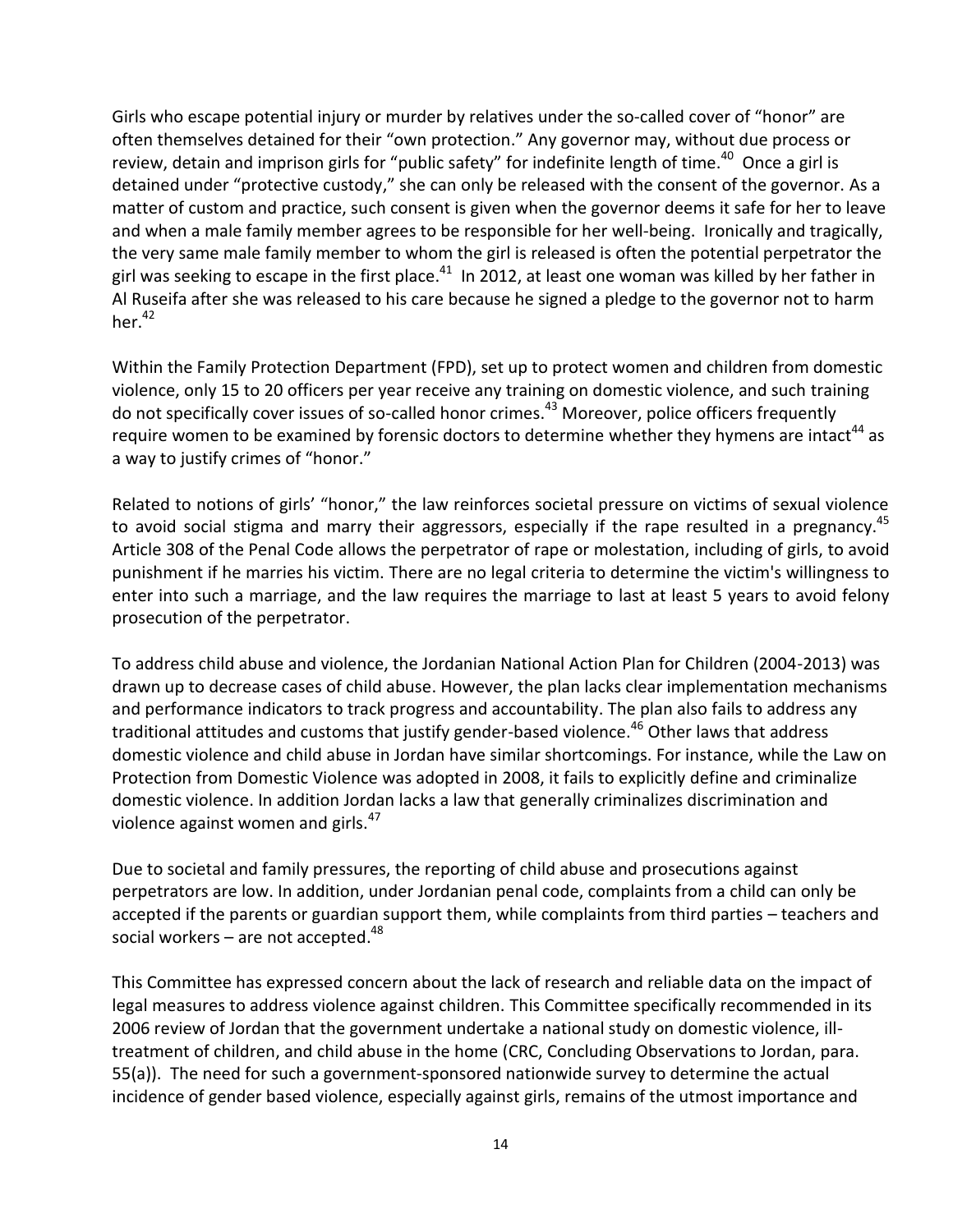urgency. The only available data is the number of children whose cases are handled or have received assistance, which likely represents a fraction of actual cases.

#### **4. Civil Rights and Freedoms: Sex discriminatory Nationality Law Impacts Children (Articles 2, 7, 8)**

Despite national campaigns and recommendations by international human rights treaty-monitoring bodies, such as by this Committee in 2006 (CRC, Concluding Observations to Jordan, para. 45) and the Committee on the Elimination of All Forms of Discrimination Against Women in 2012, Jordan has yet to amend its sex-discriminatory Nationality Law. According to Article (3) of Jordan's Nationality Law, only children born of a father with a Jordanian nationality "shall be Jordanian wherever born." Jordanian women married to non-Jordanians cannot confer their citizenship on their children born in Jordan. Furthermore, the Law of Residency and Foreigners' Affairs does not provide for residency for non-Jordanian men married to Jordanian women, nor to their children, even though it grants preferential treatment to non-Jordanian wives of Jordanian men. 49

Due to the discriminatory nature of the Nationality law, myriad of adversities befall children who are denied the nationality of their birth place and their mothers. Families with Jordanian mothers married to non-Jordanian fathers face discrimination and stigmatization, economic difficulties (such as residency and work permit fees as well as restricted access to jobs), and public welfare deprivations (such as ineligibility for free or subsidized education and healthcare).

Without Jordanian nationality or citizenship, such children are illegible for free public education. The cost for a Jordanian child to attend public school from grades 1 to 12 is about 45JD (in 2009-2010), whereas a non-Jordanian child must pay 520JD for the same education.<sup>50</sup> Apart from cost, based on IRC's Nationality Study, 50% of children born of non-Jordanian fathers were not even accepted to public schools. In contrast, only 7.4% of families with Jordanian fathers and foreign mothers faced rejection from public school. This is likely due to problems with residency status and lack of citizenship.<sup>51</sup> At the university level, children of Jordanian mothers and non-Jordanian fathers must pay international student fees at public universities-- three times what a Jordanian citizen would pay.<sup>52</sup> This cost disparities undermines such children's access to higher education, for whom even after graduation, job opportunities are limited.

The law results in unequal access to healthcare. Only 28% of households where the husband is a foreigner can access free health care versus 54% of households where the wife is a naturalized citizen. In 83% of households which lack access to free healthcare the main reason cited was the husband being non-Jordanian.<sup>53</sup>

The nationality law reinforces discrimination and saddles children born in Jordan with damaging social stigmas. One-third of participants in the IRC's Jordanian Women Married to Non-Jordanians study said that their children refused to go to school because they had no friends, were mocked for their father's nationality, or felt excluded.<sup>54</sup> In one case, a girl born to a Jordanian mother and an Egyptian father placed first in a national poetry competition but was told she would be given second place at the award ceremony because she was not "Jordanian."<sup>55</sup> Most of the children surveyed by the IRC in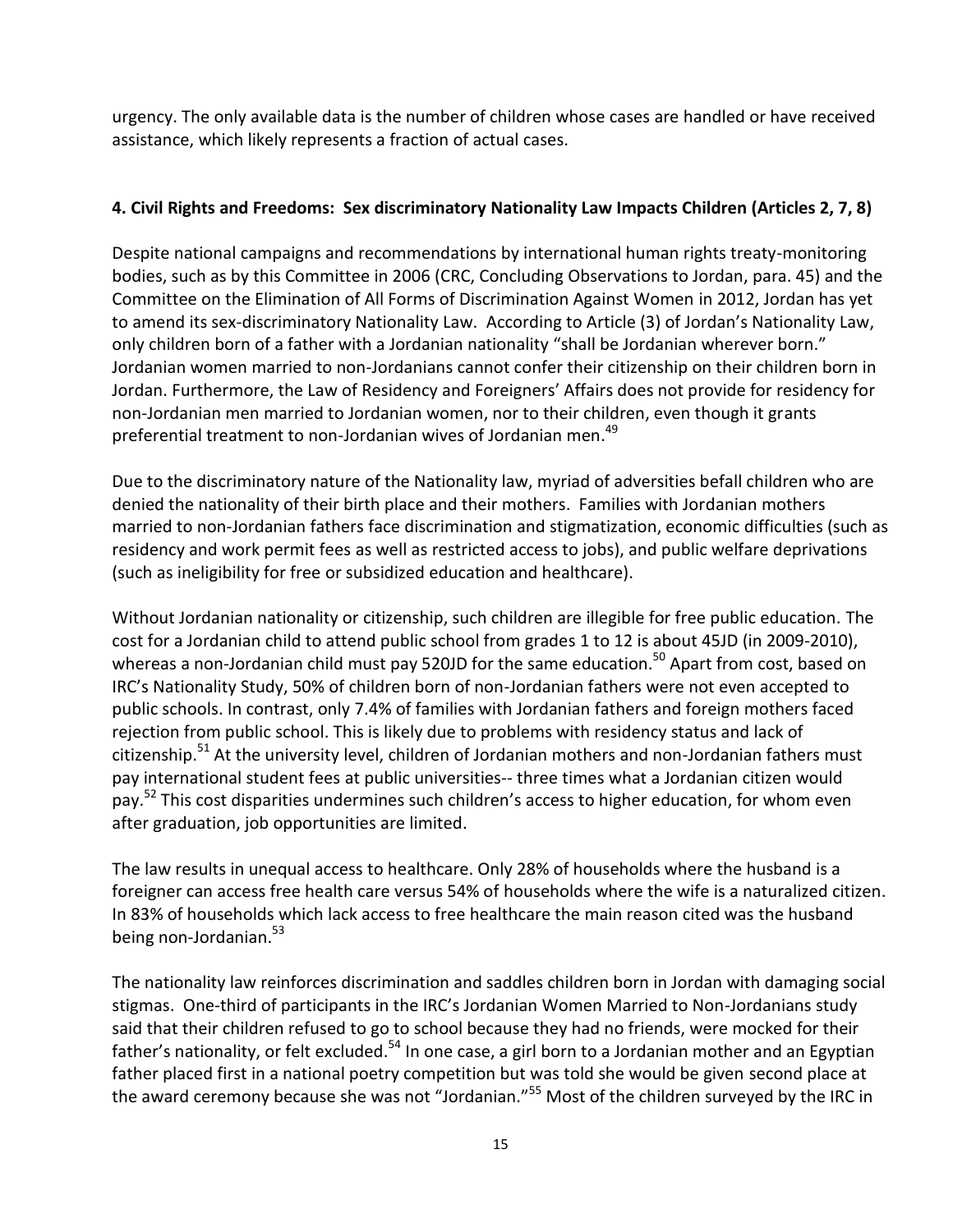its study of Jordanian women married to non-Jordanians identified themselves as Jordanian, and expressed feelings of rejection and exclusion at being unable to acquire Jordanian citizenship from their mothers, and being seen as "foreigners" in their own land.<sup>56</sup> One 17-year old boy summed it up: "I am Jordanian, but in reality I'm nobody, just a skeleton who wanders the streets." $57$ 

Finally, while the government of Jordan often cites political considerations, such as the demographic "threat" and associated costs,  $^{58}$  as well as the risk of undermining Palestinians' right of return if nationality is equally conferred through Jordanian men and women, these arguments not only have been refuted by civil society studies, but cannot stand in the face of continuing human rights violations of children.

#### **5. Special Protection Measures:**

### **5.1 Syrian Refugee Girls in Jordan (Article 22)**

The following information on the situation of Syrian refugee girls in Jordan is based on a 2013 study conducted by The Queen Zein Al Sharaf Institute for Development (ZENID) as part of an inter-agency assessment of gender-based violence among urban Syrian refugees in Jordan, with a focus on Early Marriage.<sup>59</sup> The study reached out to Syrian refugees located in urban areas across 11 of Jordan's 12 governorates, where two-thirds of Syrian refugees are currently residing. $^{60}$ 

According to UNHCR, more than 1.6 million Syrians have fled the country's civil unrest since March 2011 and sought shelter in neighboring countries, including about 472,764 in Jordan– a number that is expected to double by year's end $^{61}$ .

The report finds high rates of child marriage – more than 33% of participants were married when they were still children (including prior to their arrival in Jordan), and half of all respondents believed that the normal age of marriage for girls is under 18. Child marriages is believed to be even more prevalent; 44% identified the normal age of marriage for girls between 15 and 17 years while 6% identified 12 to 14 years as the average in their community. Early marriage was found to be a common experience for Syrian girls; women of all ages knew someone who had been forced into an early marriage or had personally experienced it.

Many respondents also perceived that the age of marriage has further decreased since their displacement to Jordan as impoverished refugee families seek dowries and one less mouth to feed. Over 33% of respondents perceived a change in the average age of marriage during their displacement in Jordan, and they were two to three times likelier to say that the marriage age for both girls and boys had decreased.

Findings also reveal that a significant percentage of children contribute to the household's income or are its main source of income, and that restrictions on the mobility of women and girls constrain their participation in social and economic activities and their access to basic services, aid supplies, and work. As the overwhelming majority of refugees do not have paid employment and rely mainly on aid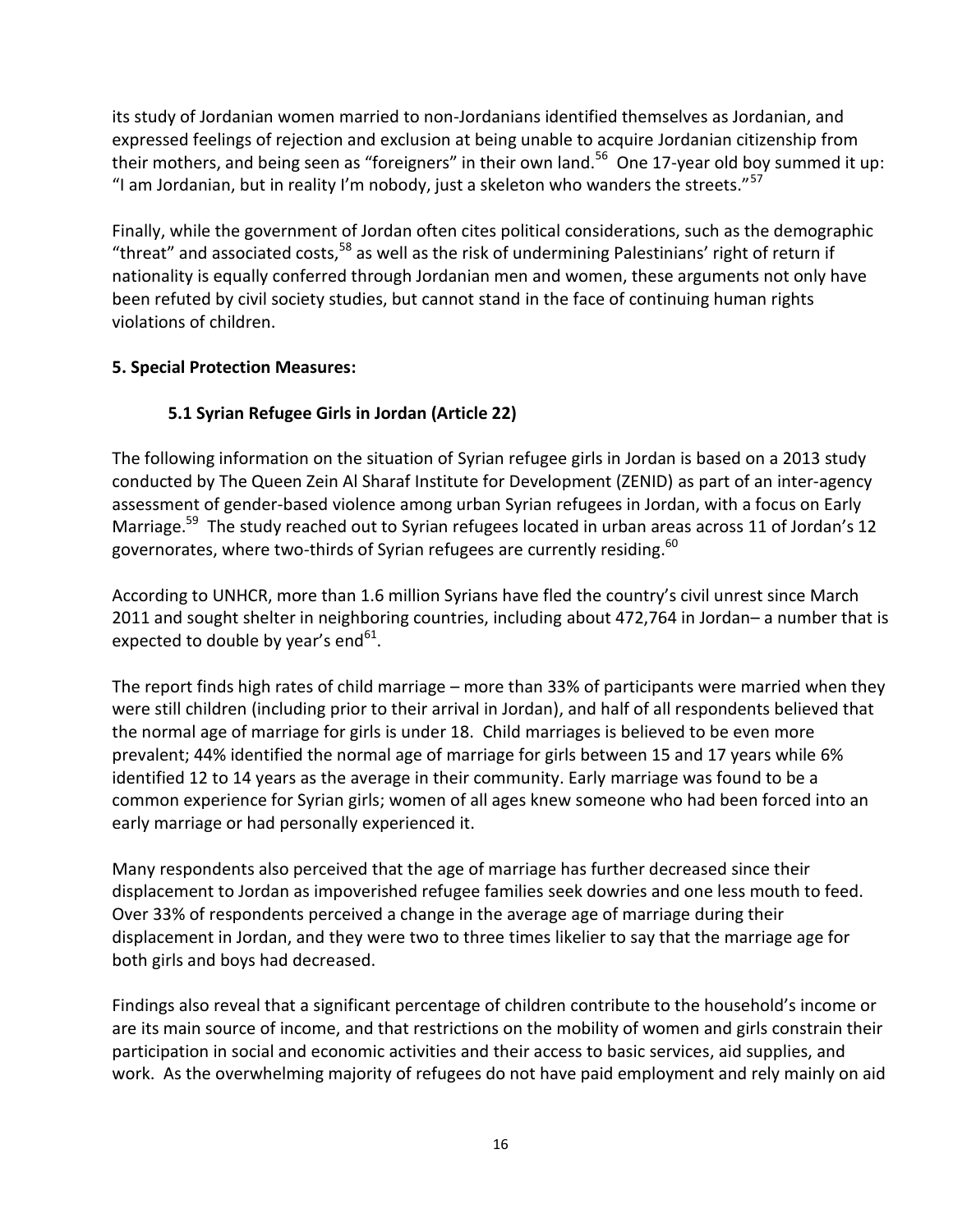and dwindling family resources the longer the situation of displacement, the greater the likelihood of higher rates of child labor for boys and early marriage for girls.

Many participants felt that, as refugees in Jordan, it was more likely for a young girl to be married to a much older man, and in a limited number of cases, a man of Jordanian nationality, because he may be perceived as more capable of providing her with protection in an unsafe or unfamiliar environment. In general, the report reveals large gaps in both awareness and services with regards to early marriage and its consequences.

While there is no conclusive evidence that Syrian refugees are marrying early at a higher rate in Jordan than in Syria, this study notes that the sense of economic and physical insecurity that, among other factors, drives early marriage is amplified in displacement. Although younger female participants felt that there are distinct social benefits to marrying early, such as increased respect from the community, many found heading households and rearing children at such a young age to be stressful and challenging.

Accessing basic resources and specialized services is the biggest challenge for Syrian refugee girls and women due to their limited ability to leave the home without a male family member. Many rarely leave the home as both they and their husbands perceive their host community as unsafe. In fact, adult women are only half as likely as boys to go outside their house daily. One-fifth of girls never go outside their homes in Syria, and displacement has made it even less likely that girls will be allowed to leave the home. The requirement of the accompaniment by a male relative makes it harder for women to engage in economic activities, access education, participate in social activities, or pick up aid supplies. This is particularly challenging as only 20% of refugees in Jordan are adult males and they spend most of the day away from their relatives in search of or performing paid work.

Child labor among Syrian refugees in Jordan is highlighted as widespread putting children at risks of abuse and exploitation. In 47% of households who reported paid employment, a child is contributing to the household's income, and 15% reported child labor –primarily by boys - as the primary source of income. Among those girls who were employed, 80% work in either domestic work or agriculture both known to be high-risk sectors for physical abuse and sexual exploitation.

Many participants reported that their children were not in school, citing as the main impediments high transportation costs, overcrowding in schools, and bureaucratic barriers to enrollment in schools.

Violence against children also stood out as a problem which is intensified in displacement, both within the home as well as through bullying and harassment in schools.

To respond to the lack of services, a joint program launched in June 2013 by UN agencies in partnership with Jordan's Ministry of Social Development, Ministry of Health, the Family Protection Department, and NGOs, will increase survivors' access to comprehensive health, psychosocial, and legal services in three areas in Jordan (Mafraq, Irbid and Zarqa).<sup>62</sup> However, the demand for services and humanitarian support far outstrips existing programs' capacity and severely strained government resources.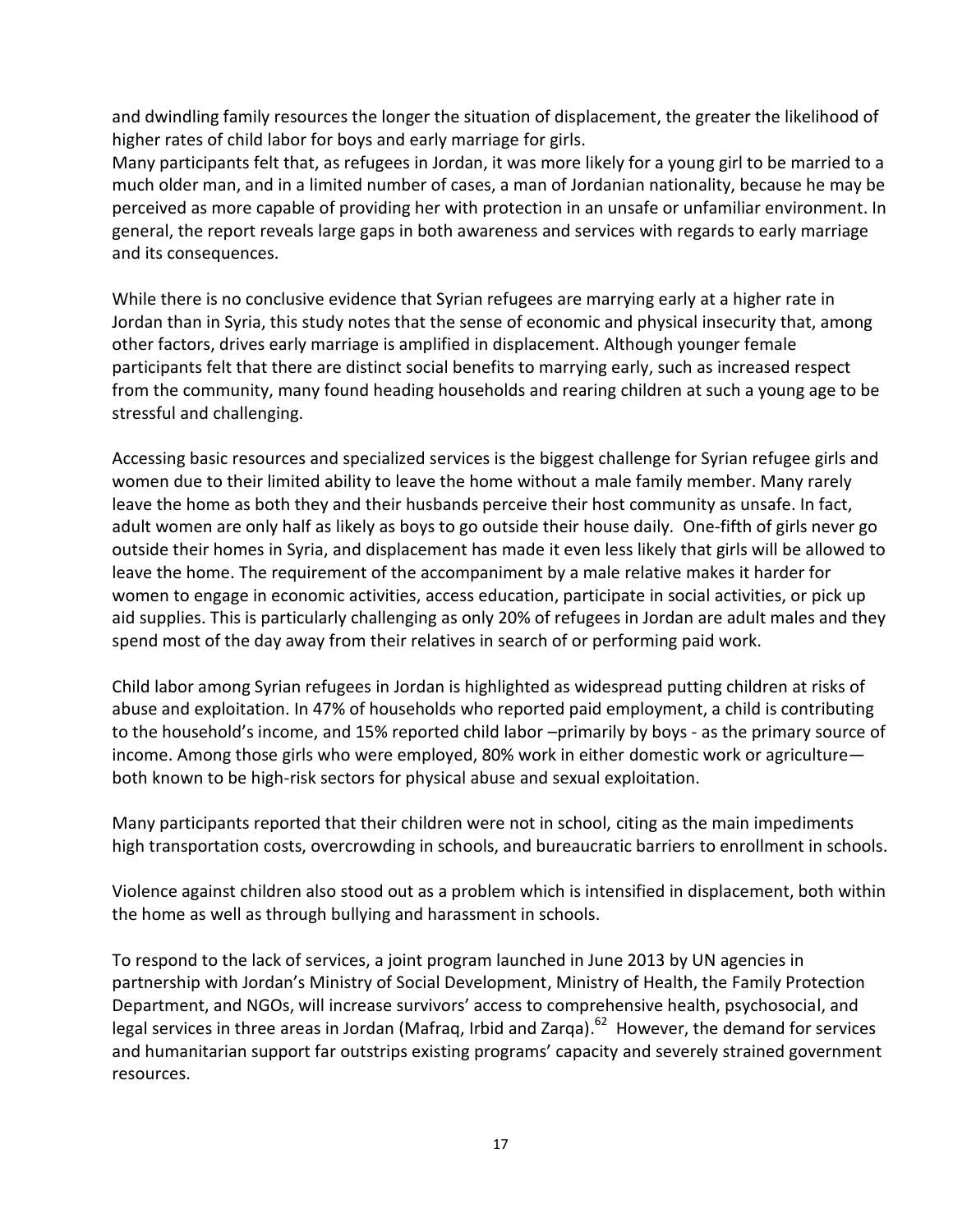#### **5.2 Administration of Juvenile Justice (Articles 40, 12, 3)**

The following information is based on observations and analysis by Arab Women's Legal Network (AWLN) members in Jordan, including judges who had served as juvenile judges and provided input into law reform on the administration of juvenile justice. While the process to revise the law on juvenile justice dates back to 2009, the draft has yet to be passed.

This section highlights a) select realities in the application of laws governing Juveniles in Jordan; and b) the obstacles of continued lack of specialization and expertise on Juvenile Justice.

#### **A. The Reality of Application of Laws Governing Juveniles**

The Juvenile justice system in Jordan is governed by the following laws:

- 1. Juvenile Law of 1968, its amendments and regulations;
- 2. Monitoring of Juvenile Behavior Law
- 3. Penal Code
- 4. Criminal Procedure Code of 1961

The Juvenile Law, as the core law applicable to juveniles who violate the law, includes modern criminal justice features in dealing with juveniles. It stipulates for confidentiality of trials (trials to be held in closed court or *in camera*), expedited handling of juvenile cases (marking them as "urgent"), the required presence of the juvenile's guardian during the investigation stage and proceedings, refraining from handcuffing the juvenile during proceedings, and the mandated consideration of a probation officer's report about the juvenile in deciding the case.

However, the Juvenile Law still has many gaps that hinder its fulfillment of the best interest of the child and the child's re-integration into society. The law does not provide for specialized juvenile courts (specialized judiciary for juveniles) at all stages of litigation. The law defines the juvenile court as any court that hears juvenile cases; that is, the law does not stipulate the establishment of special, or stand alone, juvenile courts. Therefore, the same courts and judges who try adult defendants also handle juvenile cases, with the exception that the Juvenile Law must be taken into account when trying juveniles.

The Juvenile Law further mandates that in cases of adult and juvenile defendants, or when the juvenile was an accomplice to the adult defendant, the court with jurisdiction to hear the adult's case shall also try the juvenile. In such scenarios the juvenile is subject to the procedures of the adult defendant's trial, including the possibility of an open, public trial. This also means that the juvenile defendant might risk being hauled into Criminal Court, Military Court, or State Security Court which undercuts the rights and guarantees set out for the juvenile.

Although the law stipulates that in such cases the presiding judge should consider the provisions for juveniles, the practice in reality indicates that judges only take into consideration the probation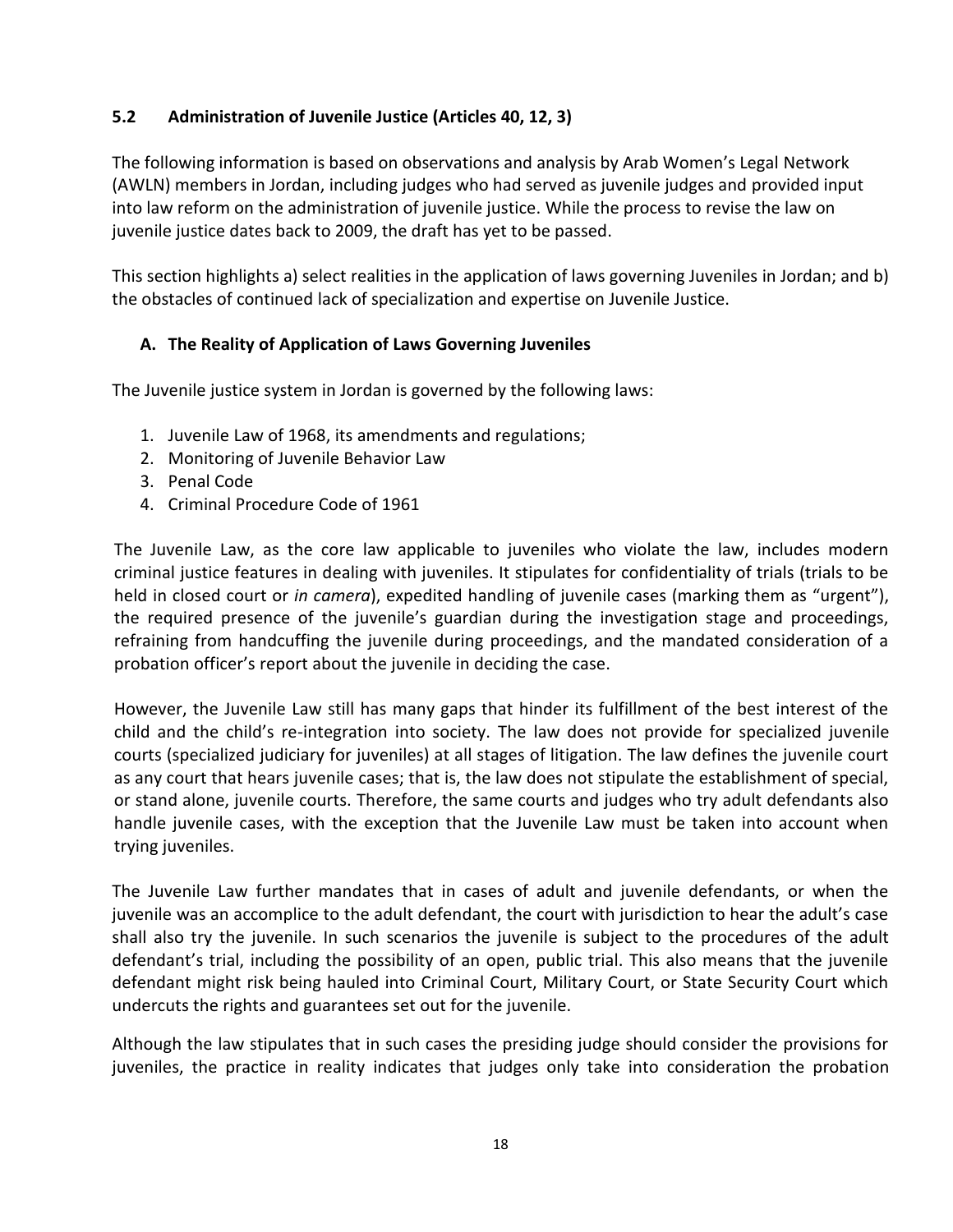officer's report on the juvenile before deciding the case and ordering measures found in the Juvenile Code, rather than impose penalties set only in the Penal Code.

The current law lacks any stipulation for free legal assistance to juveniles. Additionally, it does not require the presence of a lawyer with the juvenile through the investigation and trial stages. Instead the juvenile law requires the presence of the juvenile's guardian or custodian, or the person to whom the juvenile is released, or the child's lawyer, and in case none of them can attend, the probation officer is invited to attend the investigation sessions and proceedings, which prevents the juvenile from being able to defend himself with the assistance of a lawyer. Notably, there are NGOs, of their own accord, that provide free legal assistance to juveniles. However, access to these organizations is not available to all juveniles, especially those outside the Amman, the capital.

The Juvenile Law does not have a provision that allows juveniles the opportunity to directly hire an attorney. This has raised and still raises many legal problems about whether the lawyer is authorized to represent the juvenile, if the juvenile's parent does not sign the retainer of the attorney. This has also resulted in the denial of legal representation for many juveniles because of parents' refusal, unwillingness, or inability to retain an attorney for the juvenile.

The law does not provide juveniles with some advantages enjoyed by adults. For adults, each year sentence equals nine months of incarceration. In contrast, for juveniles each sentence year remains a full year if they are placed in a juvenile detention center for one or more years, although juveniles have more of a right to enjoy this leniency.

The current Juvenile Law imposes more liberty-restricting penalties (such as detention) against juveniles than alternative penalties. This is because the law does not stipulate sufficient alternative measures with feasible options for judges to draw upon in their decisions. Juveniles continue to be subjected to the sentencing provisions of the Penal Code. The Juvenile Code further lacks any criteria for judges to apply when deciding whether to detain juveniles pending trial; such decisions are entirely up to the judges' discretion.

The current Juvenile Law imposes financial penalties (fines) on juveniles as punishment for committing a violation; though in practice the juvenile's parent must ultimately pay such fines as the juvenile often lacks financial means or an independent source of income. The financial penalty also fails to fulfill the goal of reforming and rehabilitating the juvenile.

The age of criminal responsibility is still seven years old – despite this Committee's recommendation in 2006 (CRC Concluding Observations to Jordan, para. 95) to increase it - which is lower than the internationally acceptable age for criminal responsibility.

With regard to children in need of protection and care, the law falls short in many areas. In particular, the law does not cover all cases of juveniles at risk of criminal activity or recidivism, and lacks provisions on procedures for following up the cases of juveniles in need of protection, care, and subsequent welfare measures.

The new draft juvenile law follows the methodology of juvenile justice and alternative sentencing, provides for robust rights for juveniles during investigations and trial proceedings, and guarantees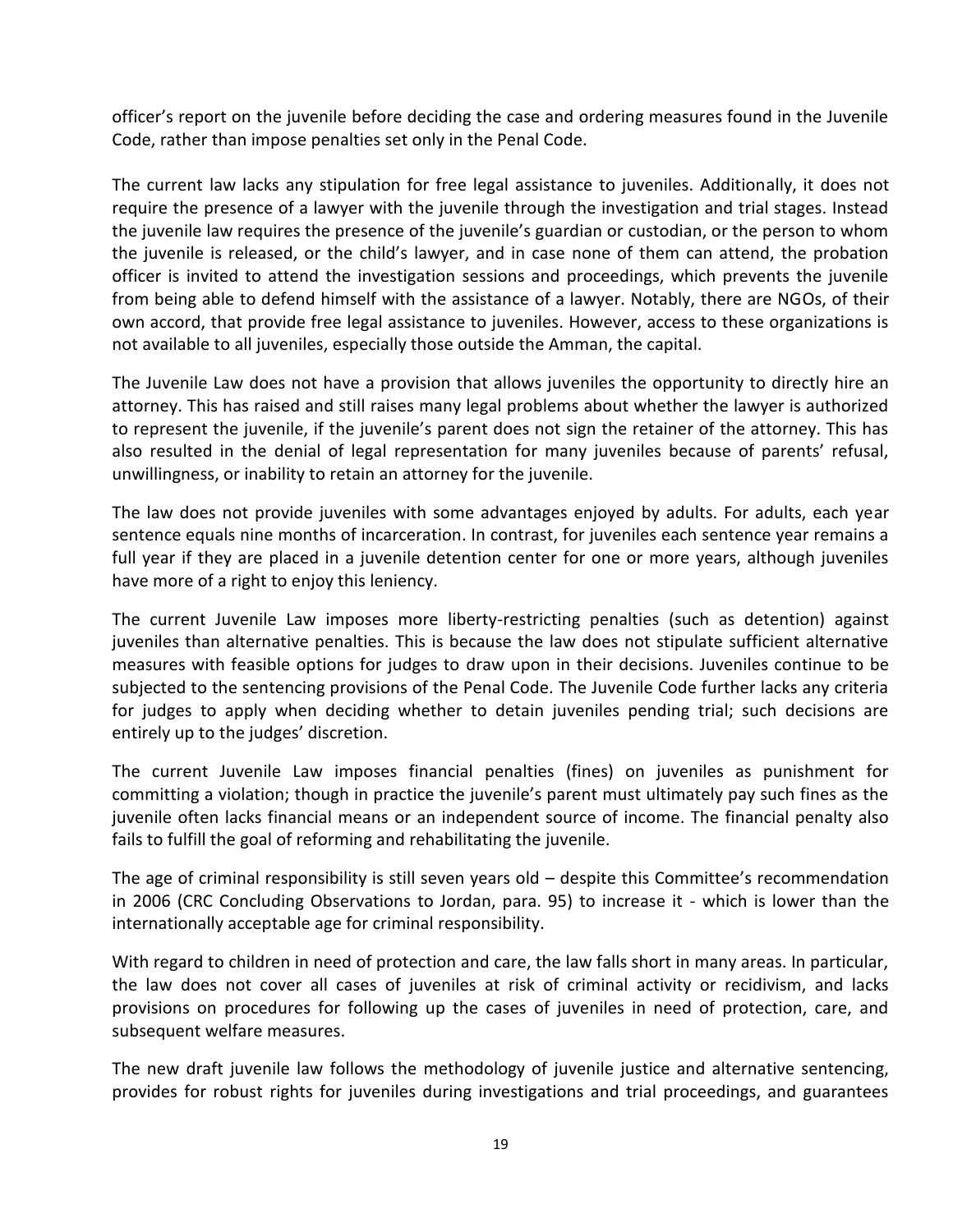legal representation for juveniles through free legal assistance at the expense of the state. It also provides for the creation of special courts (special judiciary), juvenile police, and specialized public prosecution units for juveniles. However, this draft law is still pending in parliament and two parliamentary sessions have concluded without including the draft law on the legislative agenda. Such delay indicates that the law is not given the importance it deserves as a law that concerns children and youth - the largest population group in Jordan.

There is blatant lack of implementation of the alternative care system. Current regulations fail to uphold the principle of keeping the family as a unit in situations where the court rules that the juveniles in need of protection and care should be sent to shelters. According to regulations, children from one household are divided among a number of shelters according to their ages. Nothing in the current law or regulations allows for them to remain together in the same shelter, and any such accommodations are subject to the whim and discretion of the shelter (welfare home) director.

Juveniles who are witnesses or victims of a crime are not fully protected by current laws. The Civil Procedure Law provides for the possibility of testimony by individuals under eighteen years of age to be delivered through modern technology (such as via closed circuit television, or video recording). However, that provision falls short of genuinely protecting child victims and witnesses as it merely grants the court discretionary authority to draw on the technology. Moreover, many courts in Jordan lack access to such technology which preempts any possibility of implementation. Thus, in reality, child witnesses and victims must testify numerous times, at times in the presence of the perpetrator, which adversely impacts their psychological well-being and causes re-trauma by returning them to the scene of the crime over and again.

The current law on judicial oversight of juvenile detention centers is likewise flawed. The law stipulates that judges assigned to juvenile cases must conduct periodic inspections of juvenile detention centers every three months. However, the law fails to address the consequences and follow up based on information contained in such inspection reports. Absent stipulated avenues for impact of the report's findings, writing such reports becomes a pointless exercise.

#### **B. Lack of Specialization and Expertise on Juvenile Justice**

Despite significant efforts to train and network persons working on juvenile cases, such as judges, police and probation officers, many issues require additional support. Key concerns about the continued gaps in the administration of juvenile justice are summarized as follows:

There is no curriculum on teaching juvenile justice law in the legal curricula of universities in Jordan. There is also no entity that trains lawyers on dealing with juvenile cases, with the exception of some efforts by civil society organizations (e.g., Mizan) that established the Noor Network that trains lawyers seeking to represent children.

The probation officer's report continues to fall short of achieving its intended goal of being a comprehensive social assessment of the situation of the particular juvenile which judges can rely on to inform their decisions about the best rehabilitative outcome for the juvenile. This reality is attributed to multiple challenges, namely the lack of specialization, insufficient financial resources to support the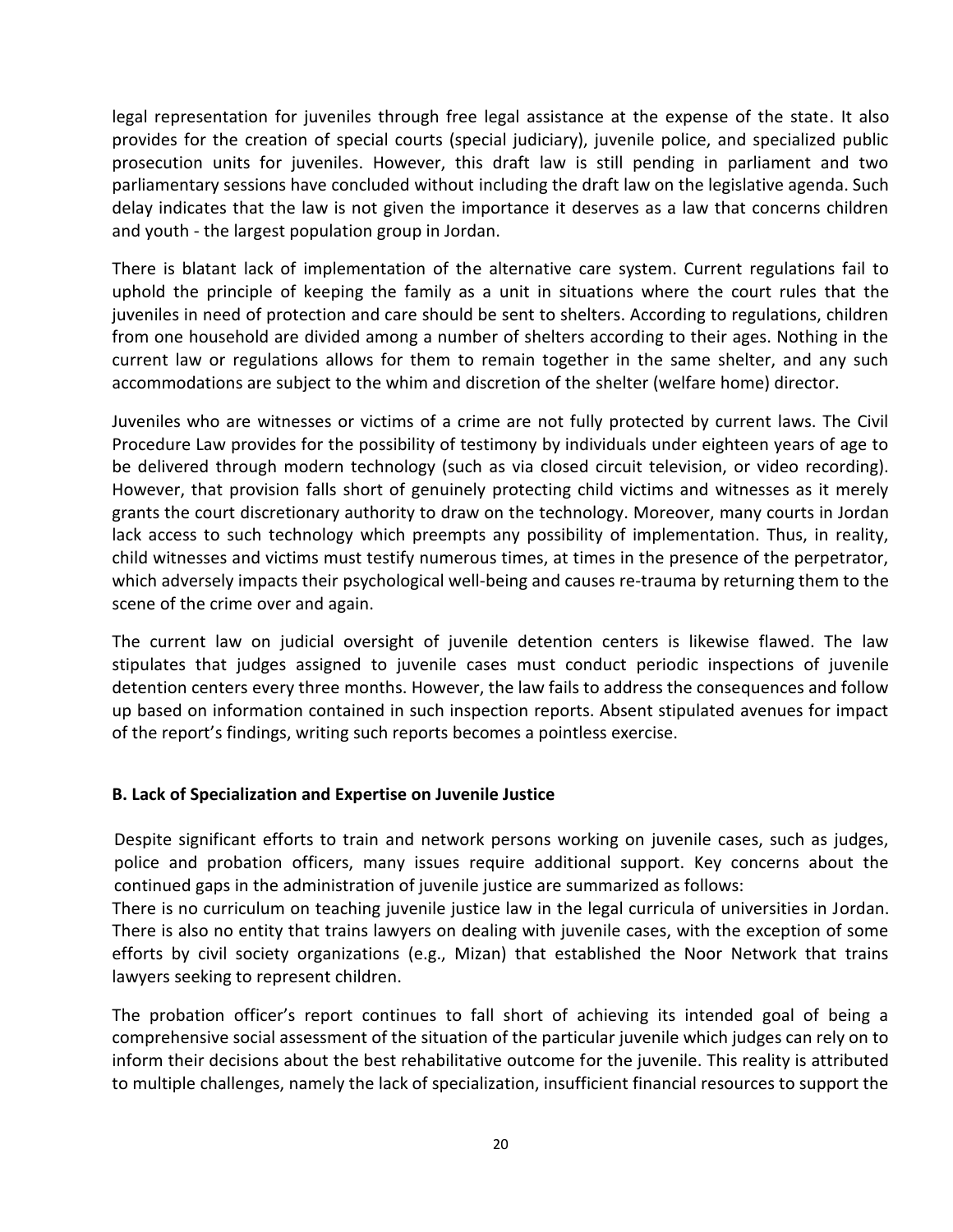work of probation officers, including transportation for the great distances between probation officers' offices (such as ones located in the juvenile court, Ministry of Social Development, and protection directorates) and the areas where the juveniles reside, as well as the many administrative transfers of probation officers to different posts.

In addition, the lack of a specialization in juvenile justice among judges and the high turn-over of judges being transferred between posts have led to insufficient expertise among many of the judges.

To compound lack of specialized training, many actors in the juvenile justice system view children in conflict with the law as criminals deserving of punishment, rather than children worthy of rehabilitation. There is a dire need for ongoing training programs for judges, public prosecutors, lawyers and other individuals working on juvenile cases to both educate about international standards on juvenile justice, and change attitudes towards juvenile cases.

\*\*\*

#### **End Notes**

- $<sup>7</sup>$  Ibid., 76.</sup>
- $^8$  Ibid., 75.

- $^{11}$  Ibid., 56.
- $12$  Ibid., 51.
- $^{13}$  Ibid., 64.
- $14$  Ibid., 45.
- $15$  Ibid., 79.

 $16$  Areej Abuqudairi, Early marriage persists in society despite law amendments - activists, The Jordan Times (April 29, 2013), at http://jordantimes.com/early-marriage-persists-in-society-despite-law-amendments----activists

<sup>17</sup> Department of Statistics, Jordan Population and Family Health Survey 2009 (Amman, Jordan, May 2010), 62, at http://www.measuredhs.com/pubs/pdf/FR238/FR238.pdf.

<sup>18</sup> *To Be a Girl in Jordan*, 81.

- $20$  Ibid., 89.
- $21$  Ibid., 4.
- <sup>22</sup> Ibid., 89.
- $23$  Ibid., 79.
- $^{24}$  Ibid., 65.
- $^{25}$  Ibid., 71.

<sup>26</sup> UNICEF, Jordan Statistics, Adolescents, *at* [http://www.unicef.org/infobycountry/jordan\\_statistics.html#109](http://www.unicef.org/infobycountry/jordan_statistics.html#109) (last visited June 26, 2013).

 1 Information Research Center – King Hussein Foundation, *To Be a Girl in Jordan* (2011), 13.

<sup>2</sup> *To Be a Girl in Jordan*, 41.

 $3$  Ibid., 41.

 $<sup>4</sup>$  Ibid., 43.</sup>

 $^5$  Ibid., 44.

 $<sup>6</sup>$  Ibid., 22.</sup>

<sup>9</sup> Jordan Labor Watch & Phenix Center for Economic and Informatics Studies, *Role of Jordanian Women in the Economic Life and the Labor Market* (Amman, 2012), at http://www.phenixcenter.net/en/files/Womens\_Day\_2012\_English.pdf. <sup>10</sup> *To Be a Girl in Jordan*, 53.

<sup>19</sup> Ibid., 81.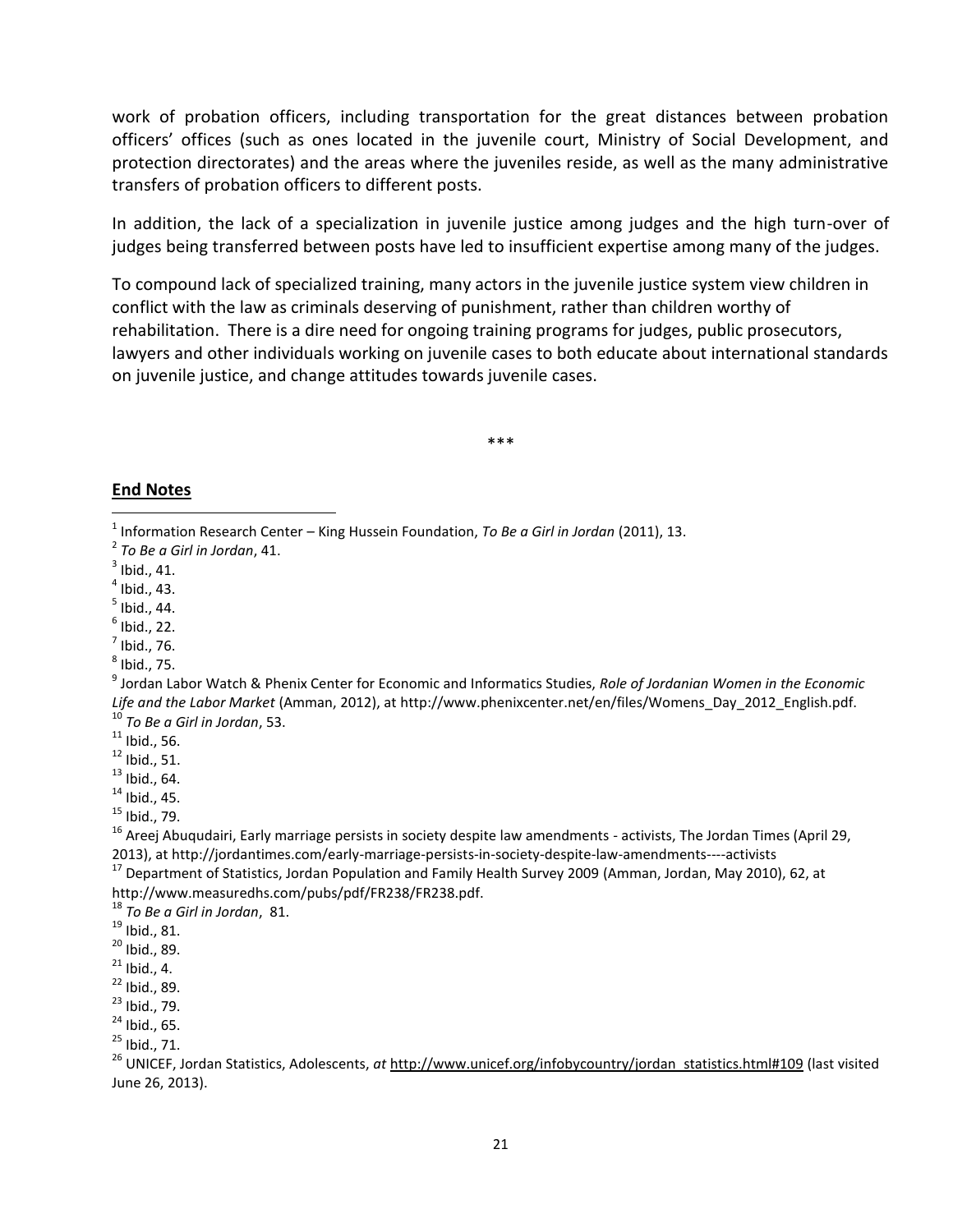<sup>27</sup> Department of Statistics, The Population and Family Health Survey 2007 (Amman, Jordan, 2008), 171, 171 *at* http://www.measuredhs.com/pubs/pdf/FR209/FR209.pdf

 $30$  Ibid., 25.

 $\overline{a}$ 

 $31$  Ibid., 49.

 $32$  Ibid., 48.

 $33$  Ibid., 18.

<sup>34</sup> The data for the years 2004–2008 was obtained from the criminal records bureau, the Public Security Directorate (since no clear records were available for 2009) and interviews were conducted with 27 perpetrators, including four who committed their crimes in 2009. Information and Research Center - King Hussein Foundation et al, *The Economic Underpinnings of Honor Crimes in Jordan* (2010), 43-44.

<sup>35</sup> *The Economic Underpinnings of Honor Crimes in Jordan*, 50-51.

 $36$  Ibid., 52.

<sup>37</sup> Ibid., 47.

 $38$  Ibid., 50.

<sup>39</sup> Ibid., 67.

 $40$  Ibid., 16.

 $41$  Ibid.

<sup>42</sup> U.S Department of State, Country Reports on Human Rights Practices for 2012: Jordan*, Women, at* http://www.state.gov/j/drl/rls/hrrpt/humanrightsreport/index.htm#wrapper.

<sup>43</sup> *The Economic Underpinnings of Honor Crimes in Jordan*, 22.

 $44$  Ibid.

 $45$  Under Jordanian law, victims of incest and rape are not legally allowed to terminate their pregnancy as abortion is criminalized. However, article 324 of the Penal Code states that "[a]ny woman, who causes her miscarriage in order to protect her honor, shall benefit from a mitigating factor" and "[t]he person who commits [an abortion] …in order to protect the honor of one of his decedents or relatives up to the third degree, he/she shall benefit from the mitigating factor."

<sup>46</sup> *To Be a Girl in Jordan,* 68.

<sup>47</sup> Information Research Center – King Hussein Foundation, *Reversing the Gender Bias against Jordanian Women Married to Foreigners* (2011), 19.

<sup>48</sup> *To Be a Girl in Jordan,* 67.

<sup>49</sup> Ibid., 82.

<sup>50</sup> *Reversing the Gender Bias*, 33.

 $51$  Ibid., 50.

 $52$  Ibid., 55.

<sup>53</sup> Ibid., 47.

 $54$  Ibid., 56.

<sup>55</sup> Ibid., 57.

 $56$  Ibid., 54.

 $57$  Ibid.

<sup>58</sup> The IRC 2012 detailed cost-benefit analysis of granting residency to households of Jordanian women married to non-Jordanian men revealed that the government would benefit from an increase in tax revenues and a higher consumption rate. *Reversing the Gender Bias*, 42.

<sup>59</sup> The Queen Zein Al Sharaf Institute for Development (ZENID) & UN Women**,** *Inter-Agency Assessment of Gender-based Violence and Child Protection among urban Syrian refugees in Jordan, with a focus on Early Marriage* (June 2013). The study was commissioned by a joint UN task force, which includes UN Women, UNHCR, UNFPA and UNICEF, in addition to partner organizations Save the Children International, the International Rescue Committee, the Jordanian Women's Union, and Un Ponte Per. UN Women, *Syrian women refugees face forced early marriages and restricted mobility: UN Women report* (June 19, 2013) *at* http://www.unwomen.org/2013/06/syrian-women-refugees-face-forced-early-marriages-andrestricted-mobility-un-women-report/.

<sup>&</sup>lt;sup>28</sup> Family Guidance and Awareness Center, Combatting Domestic Violence in Zarqa: Reality and Aspirations (2011), 28. <sup>29</sup> *To Be a Girl in Jordan*, 71.